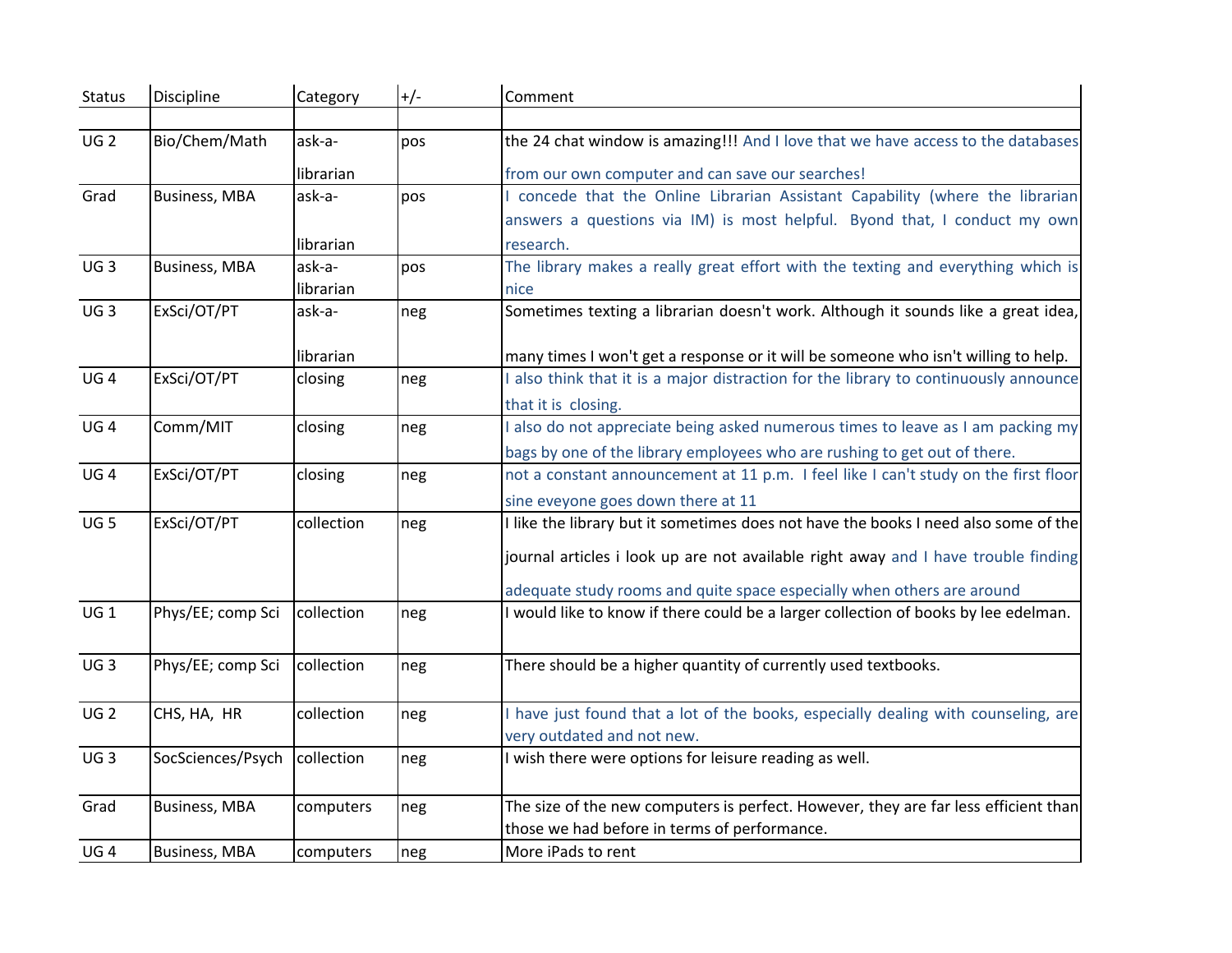| UG <sub>4</sub> | Education                   | computers   | neg | The only thing that sometimes bothers me is that there are not enough computers   |
|-----------------|-----------------------------|-------------|-----|-----------------------------------------------------------------------------------|
|                 |                             |             |     | to print things off in the early morning.                                         |
| UG <sub>4</sub> | Eng/WorldLang               | computers   | neg | The computers on the second floor are not nearly fast enough to do work on.       |
|                 |                             |             |     | Since they replaced them last year it has deterred me from using those resources. |
| Grad<br>PhD     | ExSci/OT/PT                 | computers   | neg | <b>Get MAC computers</b>                                                          |
| UG <sub>3</sub> | ExSci/OT/PT                 | computers   | neg | The new hardware on the computers in the ProDeo Room takes too long to $log$      |
|                 |                             |             |     | onto the computer.                                                                |
| UG <sub>4</sub> | Hist/PolSci                 | computers   | neg | should have separate computer bank along w/separate printers solely reserved      |
|                 |                             |             |     | for printing!                                                                     |
| UG <sub>4</sub> | Phil/Theo                   | computers   | neg | Computers in the first-floor space near the print station are often unable to be  |
|                 |                             |             |     | booted up                                                                         |
| UG <sub>4</sub> | SocSciences/Psych           | computers   | neg | The new "computers" are TERRIBLE!                                                 |
| UG4             | SocSciences/Psych           | computers   | neg | more computers in the 24 hour Pro Deo Room                                        |
| UG4             | Nurs/CommHealth   computers |             | neg | I find that some computers, especially on the third and fourth floor, do not let  |
|                 |                             |             |     | students log in like the computers downstairs on the first and second floor. The  |
|                 |                             |             |     | username is inferno (or something along those lines) and I never know the         |
|                 |                             | orientation |     | password.                                                                         |
| Grad            | SocSciences/Psych           | computers   | neg | There are times when I can't get access to a computer. Some of the computers      |
|                 |                             |             |     | on the second floor have seats that are very uncomfortable. I think it's a        |
|                 |                             |             |     | beautiful library, but sometimes it can be overwhelming. I also get frustrated at |
|                 |                             |             |     | how many articles accessed through the library's online sources are not instantly |
|                 |                             | access      |     | available. Sometimes it's hard to figure out how to get them.                     |
| Grad<br>PhD     | ExSci/OT/PT                 | computers   | pos | I enjoy that laptops can be taken out and have found that helpful.                |
| UG <sub>5</sub> | Bio/Chem/Math               | copiers     | neg | The copy rooms need to be checked more for copier malfunctions and staple         |
|                 |                             |             |     | replacement.                                                                      |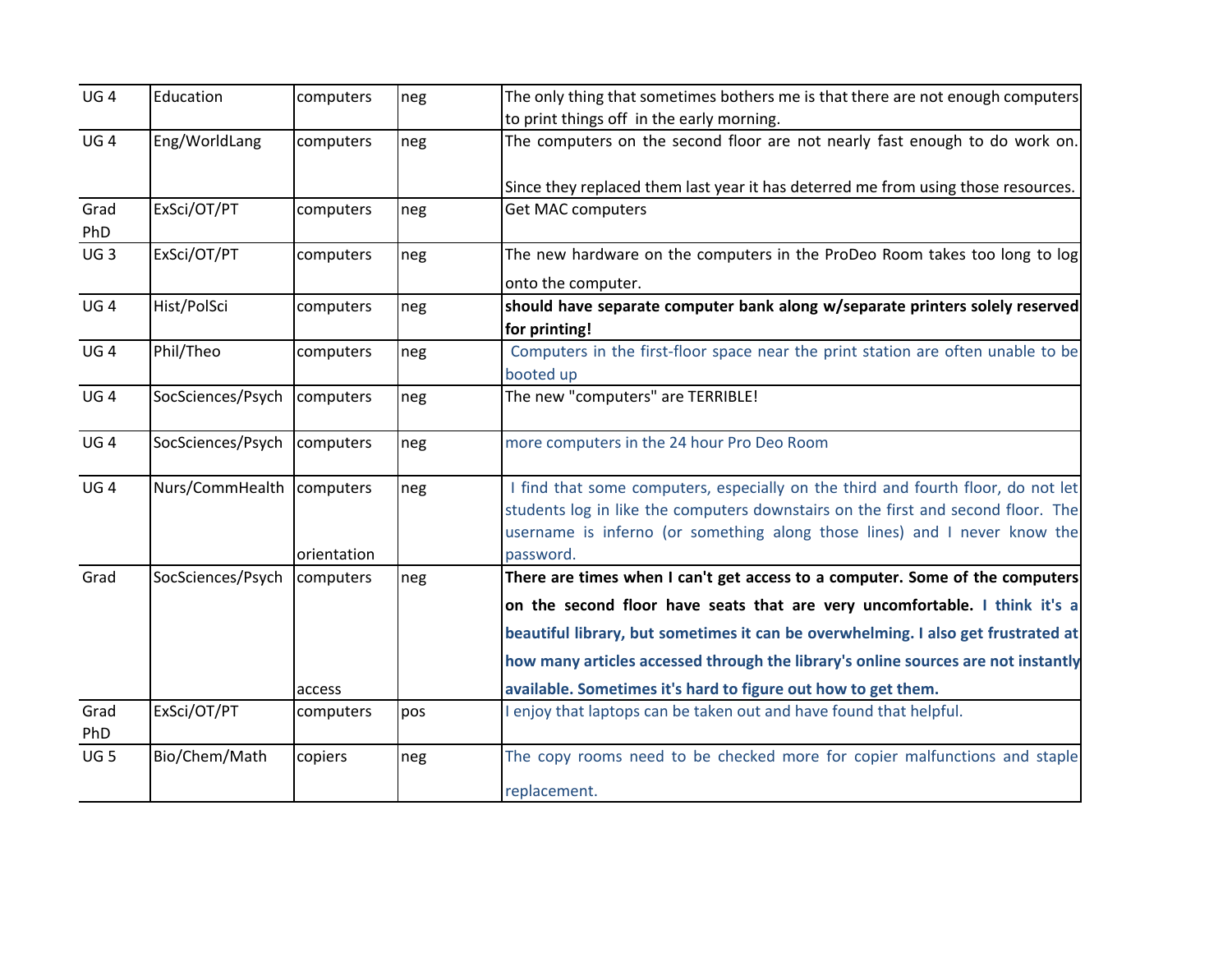|                 | Fac Asst Phil/Theo         | digital     | neg | also loathe video screens feeding us little messages 24/7: not as prominent in          |
|-----------------|----------------------------|-------------|-----|-----------------------------------------------------------------------------------------|
|                 |                            | signage     |     | the library as in some other parts of campus, but bad enough.                           |
| UG <sub>3</sub> | Bio/Chem/Math              | dry markers | neg | I wish there were more dry erasers in the study rooms. It's either always dried         |
|                 |                            |             |     | up or there isn't any.                                                                  |
| Grad            | CHS, HA, HR                | electronic  | neg | Also, additional online journals and resources should be acquired.                      |
|                 |                            | resources   |     |                                                                                         |
| UG4             | Nurs/CommHealth electronic |             | neg | it would be more helpful if more articles were available to access online               |
|                 |                            | resources   |     |                                                                                         |
| UG <sub>4</sub> | Phil/Theo                  | electronic  | neg | I have come across certain articles in journals via databases that I would have         |
|                 |                            |             |     | liked to use for research, only to find that I only had access to the citation, not the |
|                 |                            | resources   |     | article text.                                                                           |
| UG <sub>4</sub> | SocSciences/Psych          | electronic  | neg | It is hard to do searches for journal articles on the available databases but we do     |
|                 |                            |             |     | not have access to all the articles on the database especially when it comes to         |
|                 |                            |             |     | Criminal Justice and Psych. We use that databases we are given then get                 |
|                 |                            | resources   |     | screwed when we cannot access the article we need.                                      |
| UG <sub>4</sub> | Nurs/CommHealth electonic  |             | pos | In regards to online resources as a nursing major I use nursing reference center all    |
|                 |                            | resources   |     | the time and CINAHL                                                                     |
| UG <sub>2</sub> | Bio/Chem/Math              | electronic  | pos | And I love that we have access to the databases from our own computer and               |
|                 |                            | resources   |     | can save our searches!                                                                  |
| UG <sub>2</sub> | <b>Business, MBA</b>       | electronic  | pos | Ability to use online library resources easily is very important to me, and I do        |
|                 |                            | resources   |     | find them easy to use here.                                                             |
| UG <sub>4</sub> | CHS, HA, HR                | electronic  | pos | The electronic reserves are easy to access, but often I find articles I need are not    |
|                 |                            | resources   |     | in the library resources and cannot gain access to them.                                |
| Grad            | Education                  | electronic  | pos | I use google for non-academic information, not for the same types of information        |
|                 |                            | resources   |     | for which I use the library.                                                            |
| Fac Prof        | ExSci/OT/PT                | electronic  | pos | I use Pubmed a lot.                                                                     |
|                 |                            | resources   |     |                                                                                         |
| UG <sub>4</sub> | ExSci/OT/PT                | electronic  | pos | electronic resources and databases are very adequate for our library, very              |
|                 |                            | resources   |     | happy with them                                                                         |
| Fac             | Nurs/CommHealth electronic |             | pos | Electronic reserves are a wonderful resource, and most times I can have my              |
| Assoc           |                            | resources   |     | requests processed in one day. (interlibrary Loan?)                                     |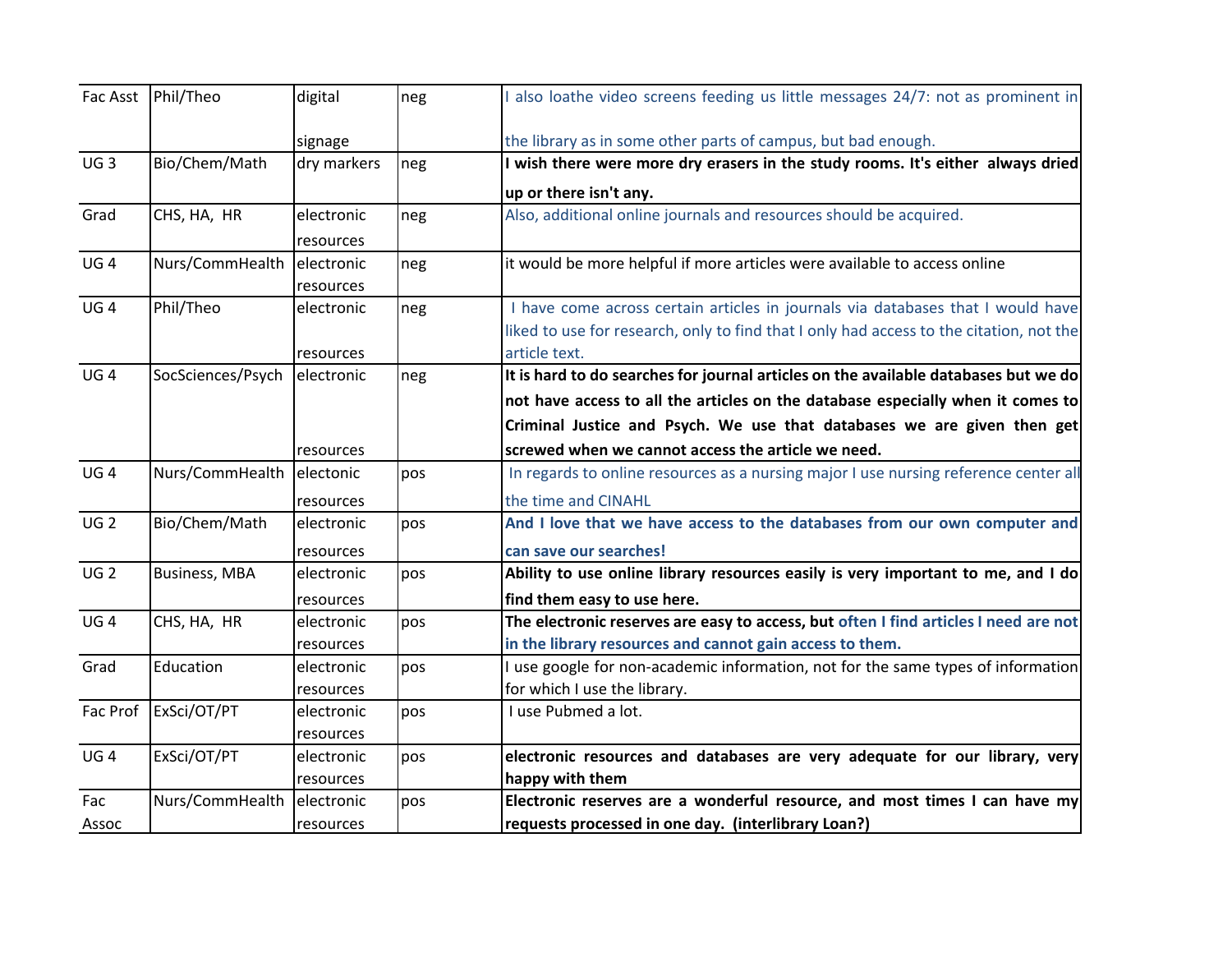| UG <sub>3</sub> | Nurs/CommHealth electronic | resources            | pos | having access to the nursing reference center and cinahl are great!                    |
|-----------------|----------------------------|----------------------|-----|----------------------------------------------------------------------------------------|
| UG <sub>3</sub> | Nurs/CommHealth electronic |                      | pos | I personally do not spend too much time in the library solely because I prefer to      |
|                 |                            |                      |     | study in my room or in the nursing department for my tests. However, I do think        |
|                 |                            |                      |     | that the library has great online resources to support students like myself who do     |
|                 |                            | resources            |     | not always have time to go to the library.                                             |
| UG <sub>3</sub> | Nurs/CommHealth            | electronic           | pos | It has some good online resources such as EBSCOHost which make it much easier          |
|                 |                            | resources            |     | for me to fulfill my projects.                                                         |
| <b>UG2</b>      | Bio/Chem/Math              | facility             | neg | We have a great library but it is very old fashion and doesn't have a lot of space.    |
|                 |                            |                      |     | Random tables throughout the floors is not always the number one choice of             |
|                 |                            |                      |     | students. The staff can be unfriendly at times as well which is very unlike the        |
|                 |                            |                      |     | campus atmosphere.                                                                     |
| UG <sub>3</sub> | Bio/Chem/Math              | facility             | neg | If there was a bit more room in the library to study it would benefit a lot more       |
|                 |                            |                      |     | people! And one on one interaction could be better. Sometimes I feel like I'm just     |
|                 |                            |                      |     | being directed rather than helped.                                                     |
| UG <sub>3</sub> | Bio/Chem/Math              | facility             | neg | during finals week they can become overwhelmed.                                        |
| UG <sub>4</sub> | Bio/Chem/Math              | facility             | neg | I just wish there is more space to study. Too many students are crowded in the         |
|                 |                            |                      |     | library at all times.                                                                  |
| UG 1            | <b>Business, MBA</b>       | facility outlets neg |     | Power outlets rarely work on desks                                                     |
| UG <sub>4</sub> | Bio/Chem/Math              | facility outlets neg |     | there is still a difficulty finding seating with plugs available for electronics, such |
|                 |                            |                      |     | as laptops.                                                                            |
| Grad            | CHS, HA, HR                | facility             | neg | The technology and overall design of the library (work spaces) is out of touch and     |
|                 |                            |                      |     | needs to be updated.                                                                   |
| UG <sub>2</sub> | <b>Business, MBA</b>       | facility             | neg | Maybe reconstruction of the library?                                                   |
| Grad            | ExSci/OT/PT                | facility             | neg | Also I rarely use the floors 2-4 to study because they are kind of cramped or do       |
|                 |                            |                      |     | not promote silent learning or comfortable areas. I would like to see a change to      |
| PhD             |                            |                      |     | the set-up as there has been on the first floor.                                       |
| Grad            | ExSci/OT/PT                | facility             | neg | I also feel like the computer areas are not large enough.                              |
| PhD             |                            |                      |     |                                                                                        |
| UG <sub>4</sub> | Hist/PolSci                | facility             | neg | not conducive to studying. 5th fl is only decent place                                 |
|                 |                            |                      |     | should have separate computer bank along w/ separate printers solely reserved          |
|                 |                            |                      |     | for printing!                                                                          |
|                 |                            |                      |     | helpful staff                                                                          |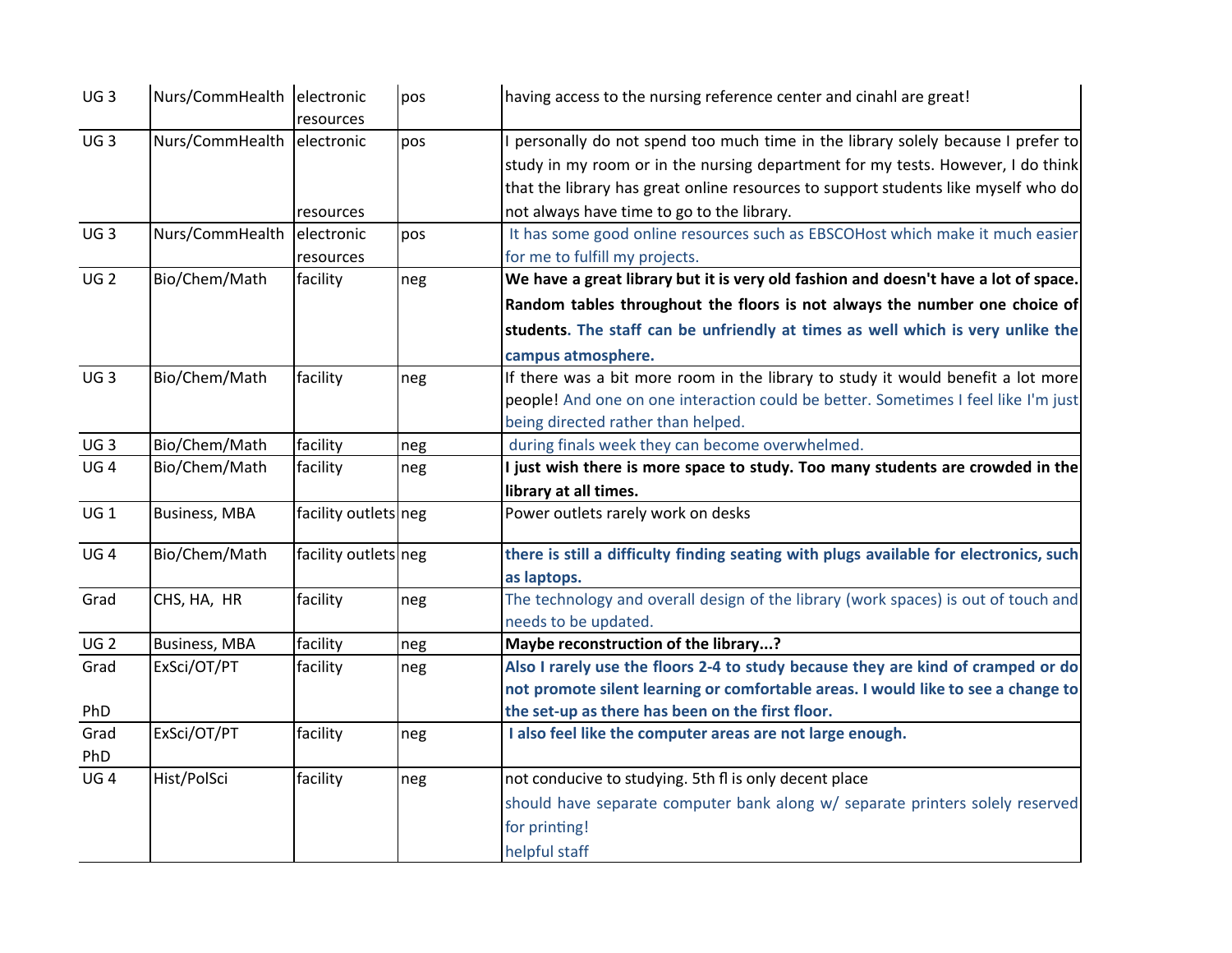| UG <sub>4</sub> | <b>Business, MBA</b>       | facilty  | neg | There is such small walking space on the third and fourth floor it is supposed to               |
|-----------------|----------------------------|----------|-----|-------------------------------------------------------------------------------------------------|
|                 |                            |          |     | be quiet but you are almost always getting disrupted by people walk by and                      |
|                 |                            |          |     | having to squeeze by the people sitting                                                         |
| Grad            | Education                  | facility | pos | Spacious areas for study and meeting with other students.                                       |
| UG <sub>1</sub> | Bio/Chem/Math              | facility | pos | The Heritage Room is a great study asset and a relaxing, learning conducive                     |
|                 |                            |          |     | environment.                                                                                    |
| Grad            | Nurs/CommHealth facility   |          | pos | your library is state of the art and a modernized facility that allows a great deal             |
|                 |                            |          |     | of information for students academically.                                                       |
| UG <sub>3</sub> | Bio/Chem/Math              | facility | pos | The facilities are very nice but during finals week they can become overwhelmed.                |
| UG <sub>4</sub> | Bio/Chem/Math              | facility | pos | The new arrangement of the back of the first floor is much better than it was.                  |
| UG <sub>4</sub> | Bio/Chem/Math              | facility | pos | The library has always been a great resource. I wish there were a few more                      |
|                 |                            |          |     | windows in the study areas, particularly 1st floor, but that is not a big problem. ;-)          |
| UG <sub>5</sub> | Bio/Chem/Math              | facility | pos | The larger 24 hour space is a great improvement over past years.                                |
| UG <sub>4</sub> | <b>Business, MBA</b>       | facility | pos | I like the new spaces in the library this year.                                                 |
| UG <sub>4</sub> | <b>Business, MBA</b>       | facility | pos | I am really happy that down on the first floor study area they put more tables and              |
|                 |                            |          |     | chairs so there is more areas to do work. For me I refuse to work in a cubical                  |
|                 |                            |          |     | because the light never works half the time and they give you no room for all of<br>vour books. |
| UG <sub>3</sub> | Education                  | facility | pos | the atmosphere of the entire library really aids in the learning experiences.                   |
| UG <sub>3</sub> | Nurs/CommHealth   facility |          | pos | The library is an inviting and relaxing place to study. It has some good online                 |
|                 |                            |          |     | resources such as EBSCOHost which make it much easier for me to fulfill my                      |
| UG <sub>4</sub> | Nurs/CommHealth facility   |          | pos | I like having a lot of areas to study and the library did a nice job this summer                |
|                 |                            |          |     | getting more tables                                                                             |
| UG <sub>1</sub> | Phys/EE; comp Sci          | facility | pos | I love the 5th floor!                                                                           |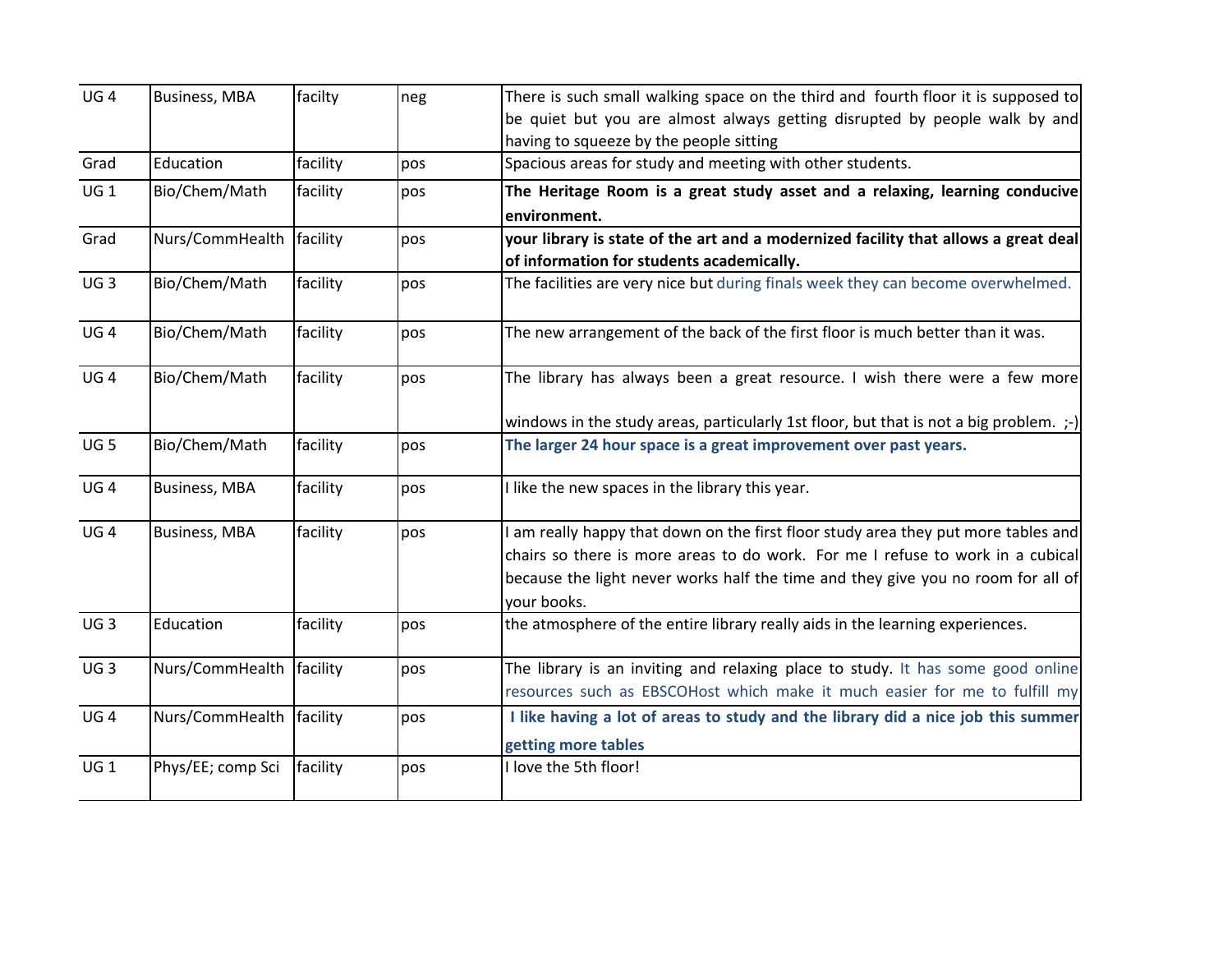| UG <sub>4</sub> | Bio/Chem/Math           | facility | pos | The 24 hour spaces have greatly improved in the number of seats for students.       |
|-----------------|-------------------------|----------|-----|-------------------------------------------------------------------------------------|
|                 |                         |          |     | Though we are grateful, there is still a difficulty finding seating with plugs      |
|                 |                         |          |     | available for electronics, such as laptops.                                         |
| Grad            | Nurs/CommHealth faculty |          | neg | as an adult learner I find the resources available more than acceptable, but the    |
|                 |                         |          |     | tolerance of the library staff for someone who struggles with the computerized      |
|                 |                         |          |     | aspect is limited. I learned library skills when we still had the paper cards u had |
|                 |                         |          |     | to sift through!!!The librarians are inpatient and make me feel like i am           |
|                 |                         |          |     | imposing on their time when I ask questions most high school kids probably          |
|                 |                         |          |     | know. The student assistants are far more respectful and helpful, maybe             |
|                 |                         |          |     | because they know what its like to feel insecure and intimidated by people who      |
|                 |                         |          |     | are supposed to be helping you.                                                     |
| Fac             | Bio/Chem/Math           | faculty  | pos | The library faculty are extremely helpful, and are a pleasure to work with. Their   |
|                 |                         |          |     | involvement with on-campus activities makes the library presence on campus          |
|                 |                         |          |     | even stronger. Noteworthy individuals: Yarmey, Moylan, and Witek. Make sure         |
| Assoc           |                         |          |     | that they are happy so they don't leave the U.                                      |
| UG1             | Bio/Chem/Math           | faculty  | pos | The librarians are very helpful and help until the question is completely answered. |
| Staff           | <b>Business, MBA</b>    | faculty  | pos | LOVE those reference librarians!!! They're the best!                                |
| Fac Asst        | CHS, HA, HR             | faculty  | pos | Great job. The librarians are knowledgable and helpful.                             |
| Fac             | Education               | faculty  | pos | am satisfied with the services that the library provides and especially the         |
| Grad            | Education               | faculty  | pos | The reference librarians are the best!                                              |
| UG <sub>3</sub> | Education               | faculty  | pos | Librarians are relatively unknowledgeable of technological resources (such as       |
|                 |                         |          |     | the availability of computer programs on public terminals). Also, there should      |
|                 |                         |          |     | be discounted printing/copying in bulk (upwards of 50 pages at once). And           |
|                 |                         |          |     | ideally the whole library should be open 24/7, but at the very least there should   |
|                 |                         |          |     | be a quiet section in the 24 hour area.                                             |
| Fac Prof        | Eng/WorldLang           | faculty  | pos | Our research librarians do a great job.                                             |
| UG 1            | GenStud/Undeclrd        | faculty  | pos | I had gone to a librarian with a question of how to find and use certain online     |
|                 |                         |          |     | sources and she took her time out of the day before she was leaving and helped      |
|                 |                         |          |     | me. It was great help thank you.                                                    |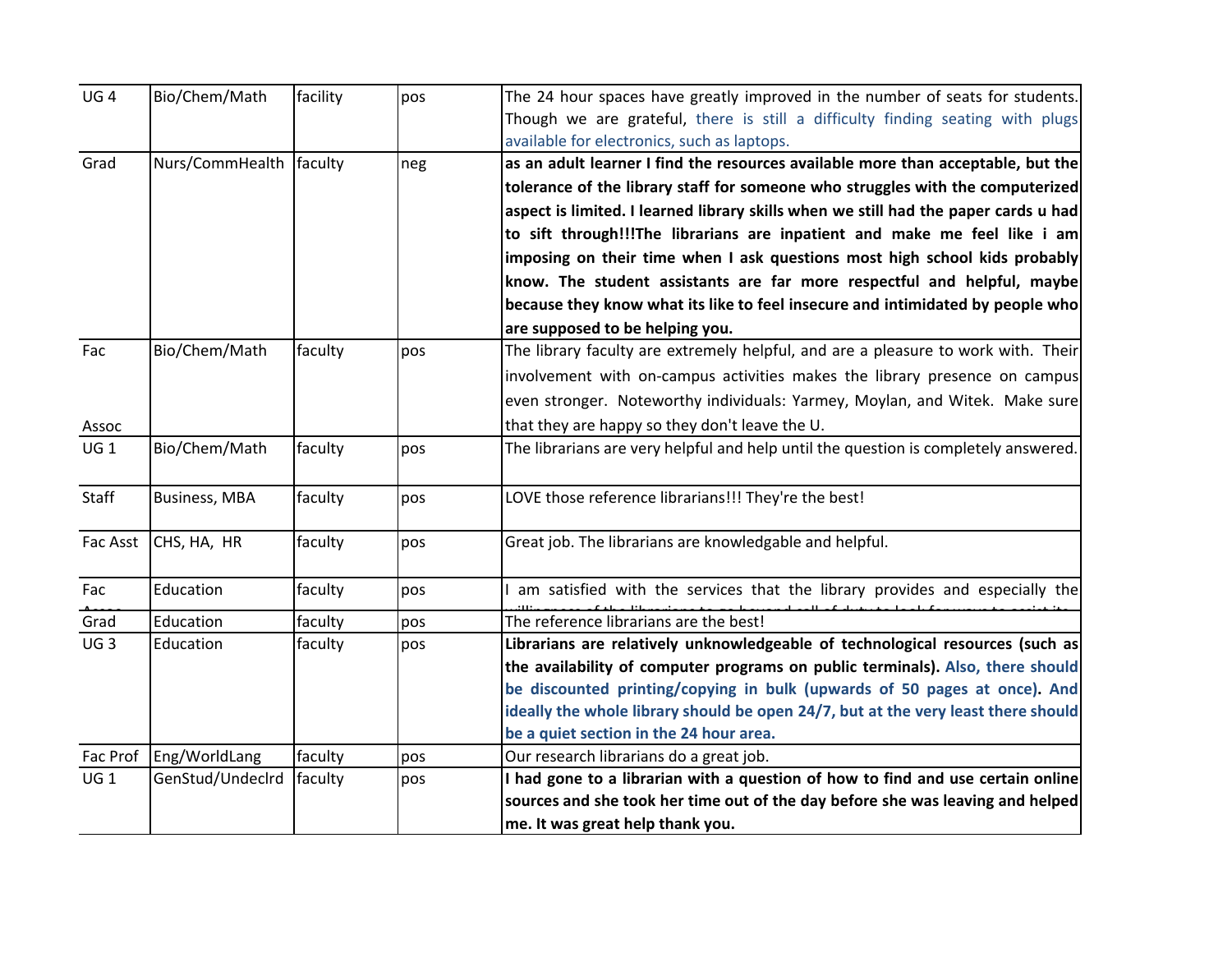| UG <sub>3</sub> | Phys/EE; comp Sci   faculty |           | pos | The librarians themselves are the best resource the library has to offer and they         |
|-----------------|-----------------------------|-----------|-----|-------------------------------------------------------------------------------------------|
|                 |                             |           |     | do a great job. They have helped me numerous time and they really deserve                 |
|                 |                             |           |     | more credit for the job they do.                                                          |
| UG <sub>2</sub> | SocSciences/Psych faculty   |           | pos | The faculty is very helpful.                                                              |
| Fac Prof        | Nurs/CommHealth funding     |           | neg | needs additional financial resources                                                      |
| UG <sub>3</sub> | <b>Business, MBA</b>        | furniture | neg | more reading chairs                                                                       |
| UG <sub>3</sub> | Nurs/CommHealth             | furniture | neg | there needs to be more tables available                                                   |
| UG <sub>1</sub> | Bio/Chem/Math               | furniture | pos | I REALLY LIKE THE BOOTHS ON THE SECOND FLOOR                                              |
| UG <sub>4</sub> | Bio/Chem/Math               | furniture | neg | My one grievance is that chairs are too high and the desks are too low at the             |
|                 |                             |           |     | normal four-person study tables. I can't even cross my legs comfortably!                  |
| Grad            | <b>Business, MBA</b>        | furniture | neg | some chairs are comfort, but need more! I love 5th floor lobby, very quiet, and           |
|                 |                             |           |     | more open space than any where else!                                                      |
| UG 1            | Bio/Chem/Math               | general   | pos | can get work done because there is plenty of space to work, and i like that.              |
| UG 1            | Bio/Chem/Math               | general   | pos |                                                                                           |
| UG 1            | Bio/Chem/Math               | general   | neg | I have found the library to be a very accessible resource, helping me meet my             |
|                 |                             |           |     | academic goals.                                                                           |
| UG <sub>1</sub> | Bio/Chem/Math               | general   | pos | I love all of the resources available, the different floors with different levels of      |
|                 |                             |           |     | noise, and the staff                                                                      |
| UG1             | Bio/Chem/Math               | general   | pos | Generally very good                                                                       |
| UG1             | Bio/Chem/Math               | general   | pos | Amazing resources, and study spots.                                                       |
| UG <sub>2</sub> | Bio/Chem/Math               | general   | pos | keep up the good work                                                                     |
| UG <sub>3</sub> | Bio/Chem/Math               | general   | pos | I spend Sun-Sat at the library trying to advance and graduate as a third year             |
|                 |                             |           |     | senior and attend Medical School. I find the space to be totally conducive to             |
|                 |                             |           |     | studying, learning, and understanding material, both independently and in                 |
|                 |                             |           |     | groups. It is a very good environment to grow and focus. I will miss the "lib $\omega$ U" |
|                 |                             |           |     | when I graduate. This has changed my library experience and made me feel                  |
|                 |                             |           |     | more at home.                                                                             |
| UG <sub>3</sub> | Bio/Chem/Math               | general   | pos | The library has been an asset to my success as a college student. I appreciate the        |
|                 |                             |           |     | study spaces and the printing services available to students.                             |
| Fac Prof        | <b>Business, MBA</b>        | general   | pos | You guys are doing a great job. Thanks.                                                   |
|                 |                             |           |     |                                                                                           |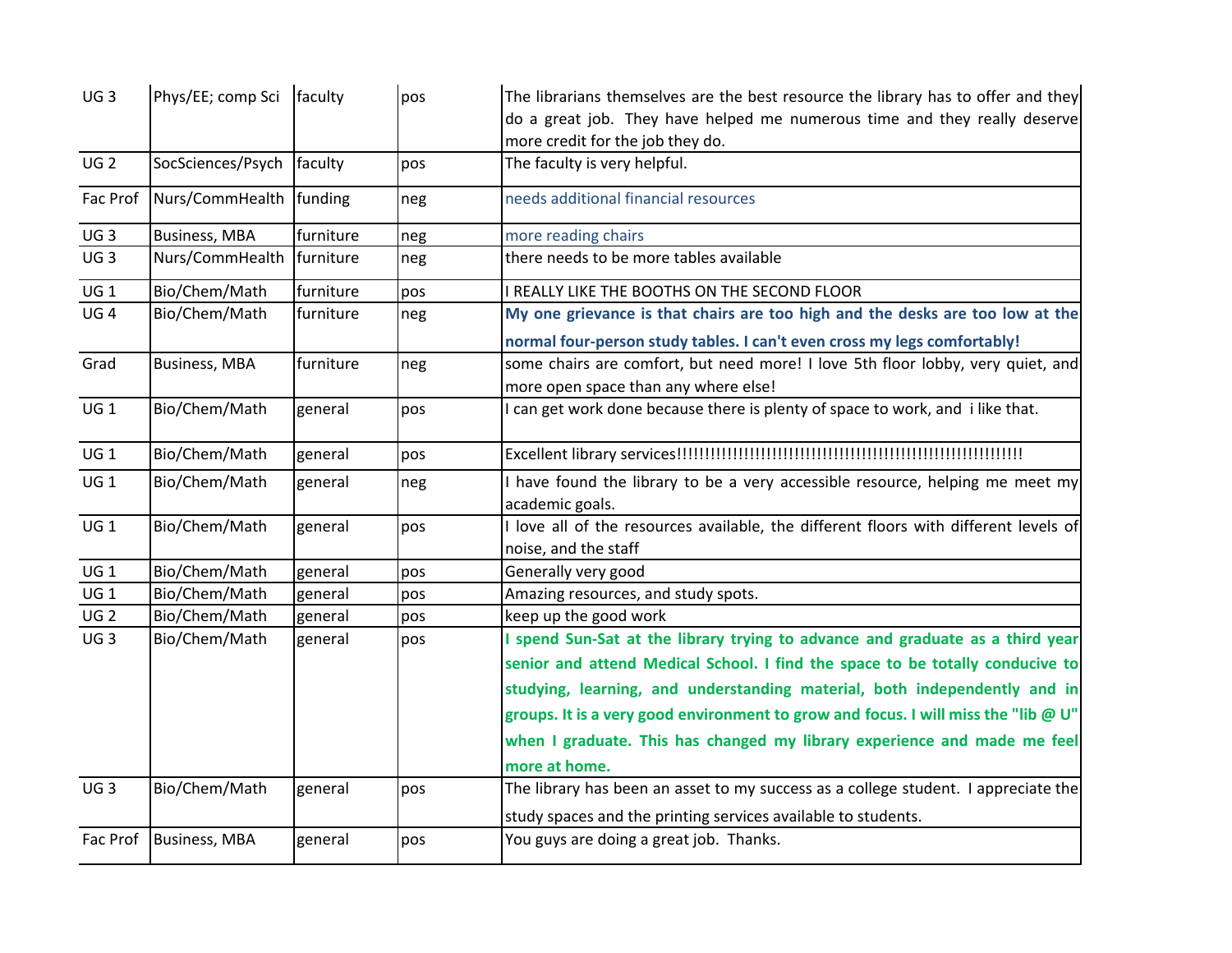| Grad            | <b>Business, MBA</b> | general | pos | I'm completely satisfied with the services provided at the library.                          |
|-----------------|----------------------|---------|-----|----------------------------------------------------------------------------------------------|
| Grad            | <b>Business, MBA</b> | general | pos | Good job!                                                                                    |
| Grad            | <b>Business, MBA</b> | general | neg | Again, the overall quality of library service could be improved.                             |
| UG <sub>1</sub> | <b>Business, MBA</b> | general | pos | The library helps me stay on task                                                            |
| UG 1            | <b>Business, MBA</b> | general | pos | I go to the library almost everyday, and I thoroughly enjoy it.                              |
| UG <sub>2</sub> | <b>Business, MBA</b> | general | pos | Keep up the great service.                                                                   |
| UG <sub>2</sub> | <b>Business, MBA</b> | general | pos | I like the library a lot.                                                                    |
| UG <sub>3</sub> | <b>Business, MBA</b> | general | pos | The services and equipments provided are great!                                              |
| UG <sub>5</sub> | <b>Business, MBA</b> | general | pos | Love the library, use it to study all the time. More free coffee and food would be<br>ideal. |
| Grad            | CHS, HA, HR          | general | pos | I always find the library staff to be knowledgeable whenever I have had a                    |
|                 |                      |         |     | question in the past. I enjoy going to the library to find resources for my                  |
|                 |                      |         |     | projects. It can be difficult to get there because I do commute to campus two                |
|                 |                      |         |     | days out of the week. When I do go, I am always very satisfied with the services             |
|                 |                      |         |     | there.                                                                                       |
| Grad            | CHS, HA, HR          | general | pos | Great work! The library is beautiful and useful!                                             |
| UG <sub>2</sub> | CHS, HA, HR          | general | pos | Having read the recent pamphlet on the Library and it's 20th year anniversary, I             |
|                 |                      |         |     | am very pleased with what the library has accomplished in the last 20 years and              |
|                 |                      |         |     | and continue to plan for the future. I am proud to say that I love my library!               |
| UG <sub>2</sub> | CHS, HA, HR          | general | pos | I have been very satisfied with my experiences with the library. I have just found           |
|                 |                      |         |     | that a lot of the books, especially dealing with counseling, are very outdated and           |
|                 |                      |         |     | not new.                                                                                     |
| UG3             | CHS, HA, HR          | general | pos | love that place                                                                              |
| Fac             | Comm/MIT             | general | pos | You are doing an excellent job! Between many years of attending and working at               |
|                 |                      |         |     | various institutions of higher education (at least 5), the quality of your holdings          |
|                 |                      |         |     | and the helpfulness of your staff is the BEST!                                               |
| UG <sub>2</sub> | Comm/MIT             | general | pos | Everything is very organized and the workers are willing to help you all of the              |
|                 |                      |         |     | time.                                                                                        |
| UG <sub>4</sub> | Comm/MIT             | general | pos | good job!                                                                                    |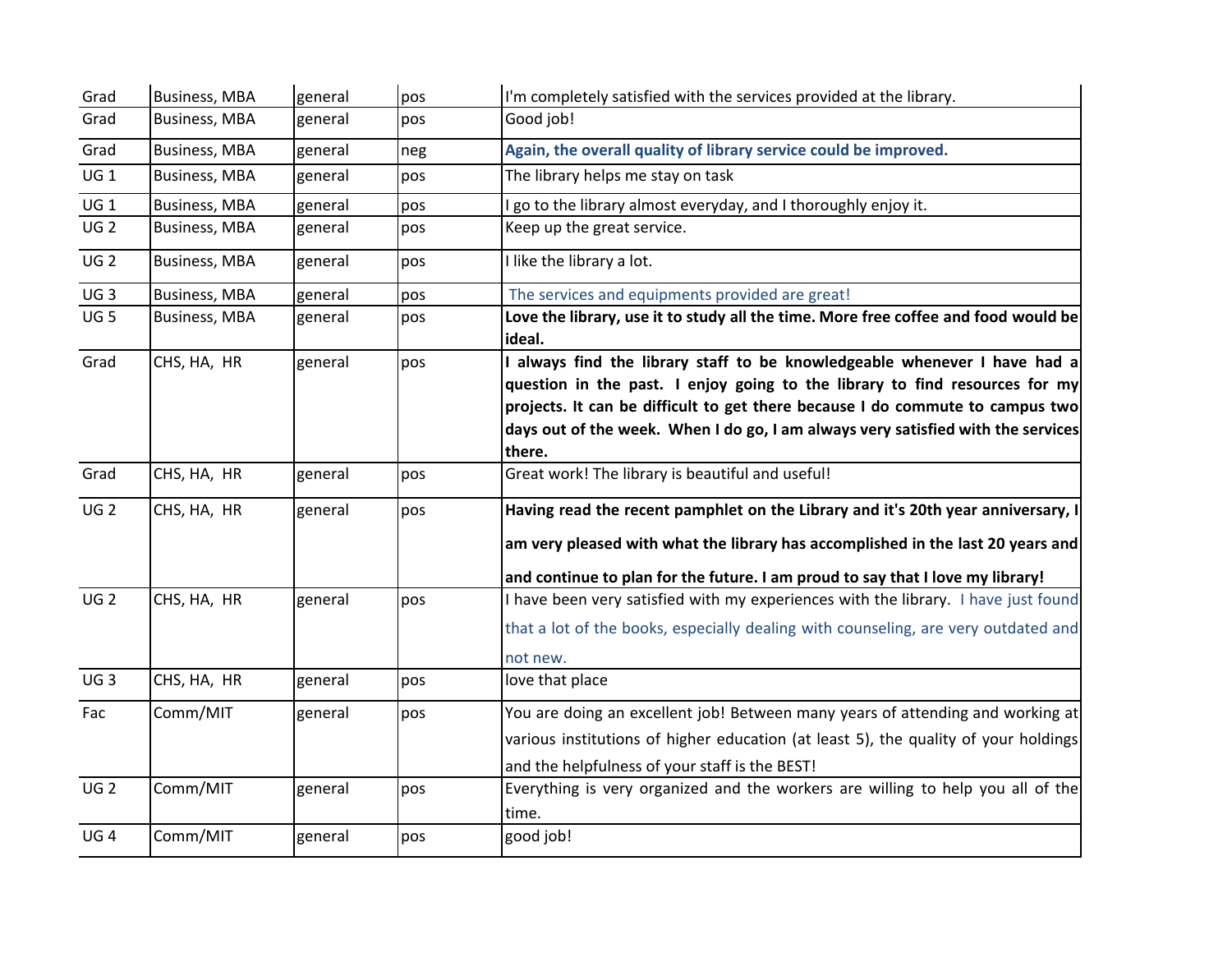| UG <sub>4</sub> | Comm/MIT               | general | pos | The Library services are great. Especially employee Nicholas Kueny.                      |
|-----------------|------------------------|---------|-----|------------------------------------------------------------------------------------------|
| UG <sub>1</sub> | Education              | general | pos | library rocks!!                                                                          |
| UG <sub>2</sub> | Education              | general | pos | The faculty is great and I can always find what I need. As an English Education          |
|                 |                        |         |     | major, I always need books, and I so far have found every book I need there!             |
| UG <sub>3</sub> | Education              | general | pos | I think our library is wonderful! Very helpful workers. There's also always a            |
|                 |                        |         |     | place I can find to do the work I need to do. As a commuter, this is a wonderful         |
|                 |                        |         |     | place to come to!                                                                        |
| UG <sub>4</sub> | Education              | general | pos | The library is an inviting study space. It has knowledgeable staff, and plentiful        |
|                 |                        |         |     | resources.                                                                               |
| UG <sub>4</sub> | Education              | general | pos | Great!                                                                                   |
| UG <sub>4</sub> | Education              | general | pos | The library services are wonderful! They are extremely helpful.                          |
| Fac             | Eng/WorldLang          | general | pos | The library is one of the most comfortable and welcoming places on campus.               |
|                 |                        |         |     | From the professionalism and kindness of the staff, to the smell of coffee wafting       |
|                 |                        |         |     | from the first floor, the library is the place I want to go to read, study and get       |
|                 |                        |         |     | expert assistance.                                                                       |
| Fac Adj         | Eng/WorldLang          | general | pos | I have used the libraries in many institutions, and I have to say that I am more         |
|                 |                        |         |     | than only pleased with how the University of Scranton's compares to the others,          |
|                 |                        |         |     | but am also compelled to laud that library, and confident that the library will          |
|                 |                        |         |     | continue to keep up its good work. I love going to the library; I love talking to the    |
|                 |                        |         |     | staff who always make me feel welcome and never make me feel stupid (even                |
|                 |                        |         |     | when I am just a tad so ). What I especially like is how the staff often adds to the     |
|                 |                        |         |     | lessons and ideas that I have presented to my class, encouraging my students--and        |
|                 |                        |         |     | me--to take consider some other avenues. I really love the library and could go on       |
|                 |                        |         |     | and on                                                                                   |
| Fac Asst        | Eng/WorldLang          | general | pos | I am grateful for our library resources, but even more so for our librarians. I          |
|                 |                        |         |     | frequently praise our library, in public, to students, to colleagues on campus and       |
|                 |                        |         |     | nationally. You all are doing a fantastic job. Thank you.                                |
|                 | Fac Prof Eng/WorldLang | general | pos | I love the library and my librarians!I use Interlibrary loan often, I call the reference |
|                 |                        |         |     | desk, I go to the reference desk for help, I send my students. Librarians are            |
|                 |                        |         |     | awesome!                                                                                 |
| Fac             | ExSci/OT/PT            | general | pos | Our library resources, faculty and staff are outstanding. the largest jewel in our       |
| Assoc           |                        |         |     | University's crown!                                                                      |
|                 | Fac Asst   ExSci/OT/PT | general | pos | The library is one of the best things at the U.                                          |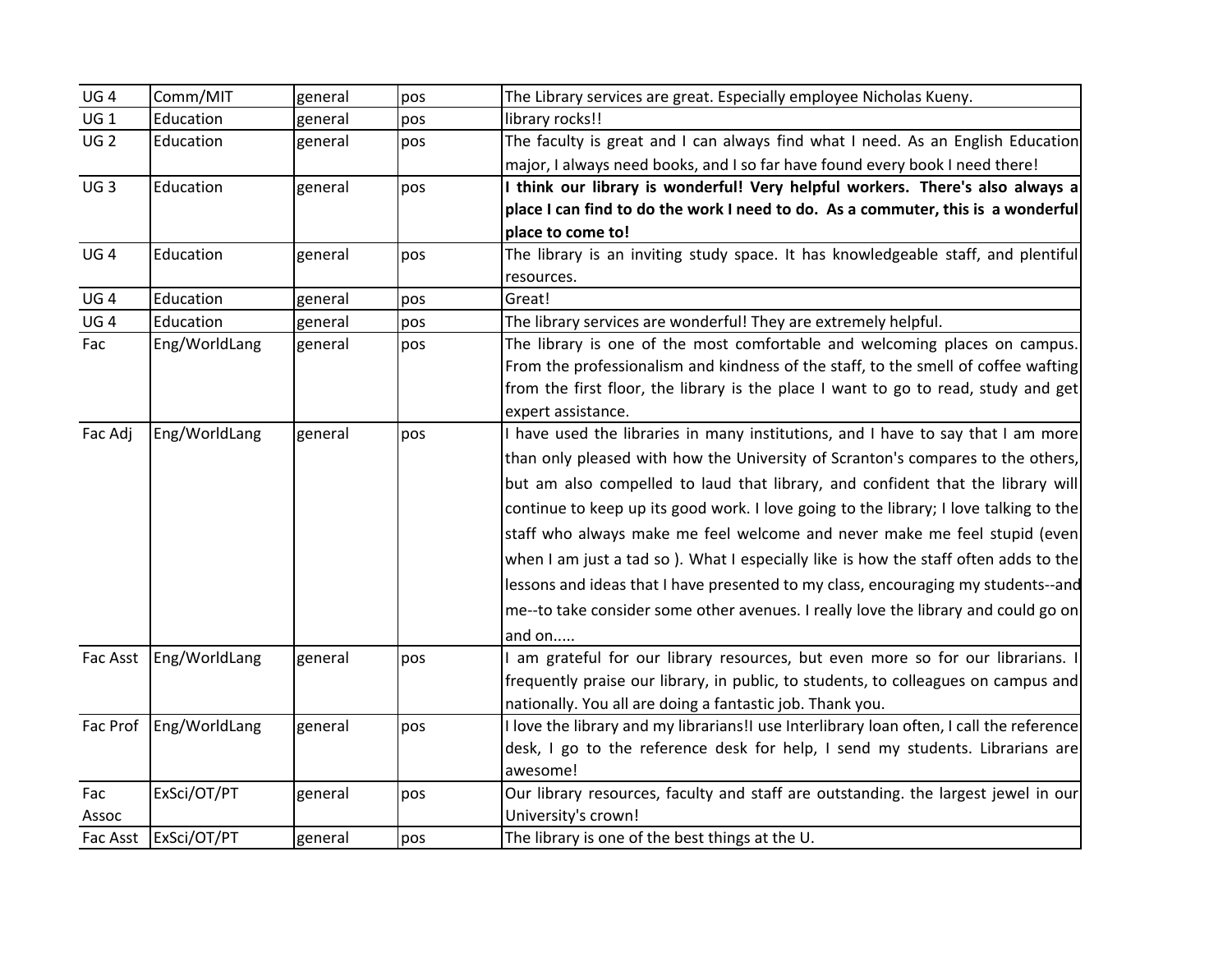| Grad            | ExSci/OT/PT              | general | pos | pretty good overall, wish we had some more journals in the medical fields and                                                                                                                                                                   |
|-----------------|--------------------------|---------|-----|-------------------------------------------------------------------------------------------------------------------------------------------------------------------------------------------------------------------------------------------------|
| PhD             |                          |         |     | <b>JOSPT</b>                                                                                                                                                                                                                                    |
| $UG_1$          | ExSci/OT/PT              | general | pos | The Library is my primary place of studying! Great job.                                                                                                                                                                                         |
| UG 1            | ExSci/OT/PT              | general | pos | I think the library runs very well and is a very big help when trying to get major<br>studying done.                                                                                                                                            |
| UG1             | ExSci/OT/PT              | general | pos | Being that it is only my first semester here I feel as if I have more to learn about<br>the library. I plan on going to the library more often and look forward to utilizing<br>its resources.                                                  |
| UG <sub>2</sub> | ExSci/OT/PT              | general | pos | I enjoy going to the library when I need to study or get lots of work done. It is<br>not a place I hate going to.                                                                                                                               |
| UG <sub>4</sub> | ExSci/OT/PT              | general | pos | Great place to get resources for school work and to study                                                                                                                                                                                       |
| $UG_1$          | GenStud/Undeclrd         | general | pos | The Library serves as a great resource for assignments and projects in all classes.                                                                                                                                                             |
| UG <sub>1</sub> | GenStud/Undeclrd         | general | pos | The library is very useful for focusing.                                                                                                                                                                                                        |
| UG 1            | GenStud/Undecird general |         | pos | Nothing love the library                                                                                                                                                                                                                        |
| UG <sub>3</sub> | GenStud/Undecird general |         | pos | There are many resources available and the staff is very helpfull and friendly.                                                                                                                                                                 |
|                 |                          |         |     | Compared to the library at my last school, as I am a transfer student, it is                                                                                                                                                                    |
|                 |                          |         |     | definitely a step up in the amount of material available.                                                                                                                                                                                       |
| Fac             | Hist/PolSci              | general | pos | Very pleased with my library experience overall                                                                                                                                                                                                 |
| Fac Prof        | Hist/PolSci              | general | pos | excllent; I use the library heavily and find the staff to be knowledgable and<br>professional. Thank you.                                                                                                                                       |
| $UG_1$          | Hist/PolSci              | general | pos | I really do appreciate the staff and the online resources available to us. I think<br>overall the library is going a great job at providing services. The one thing I use the<br>most is the 24 hour space. I love using the group study rooms. |
| Fac Prof        | Nurs/CommHealth general  |         | pos | Excellent staff and resources; needs additional financial resources                                                                                                                                                                             |
| Grad            | Nurs/CommHealth general  |         | pos | The library is a great resource and has great employees for assistance                                                                                                                                                                          |
| <b>UG2</b>      | Nurs/CommHealth general  |         | pos | I have overall been very pleased with the library here on campus. I regularly use<br>its resources for my schoolwork.                                                                                                                           |
| UG <sub>3</sub> | Nurs/CommHealth general  |         | pos | Overall the library has a comfortable atmosphere and has an adequate amount of<br>resources and friendly staff.                                                                                                                                 |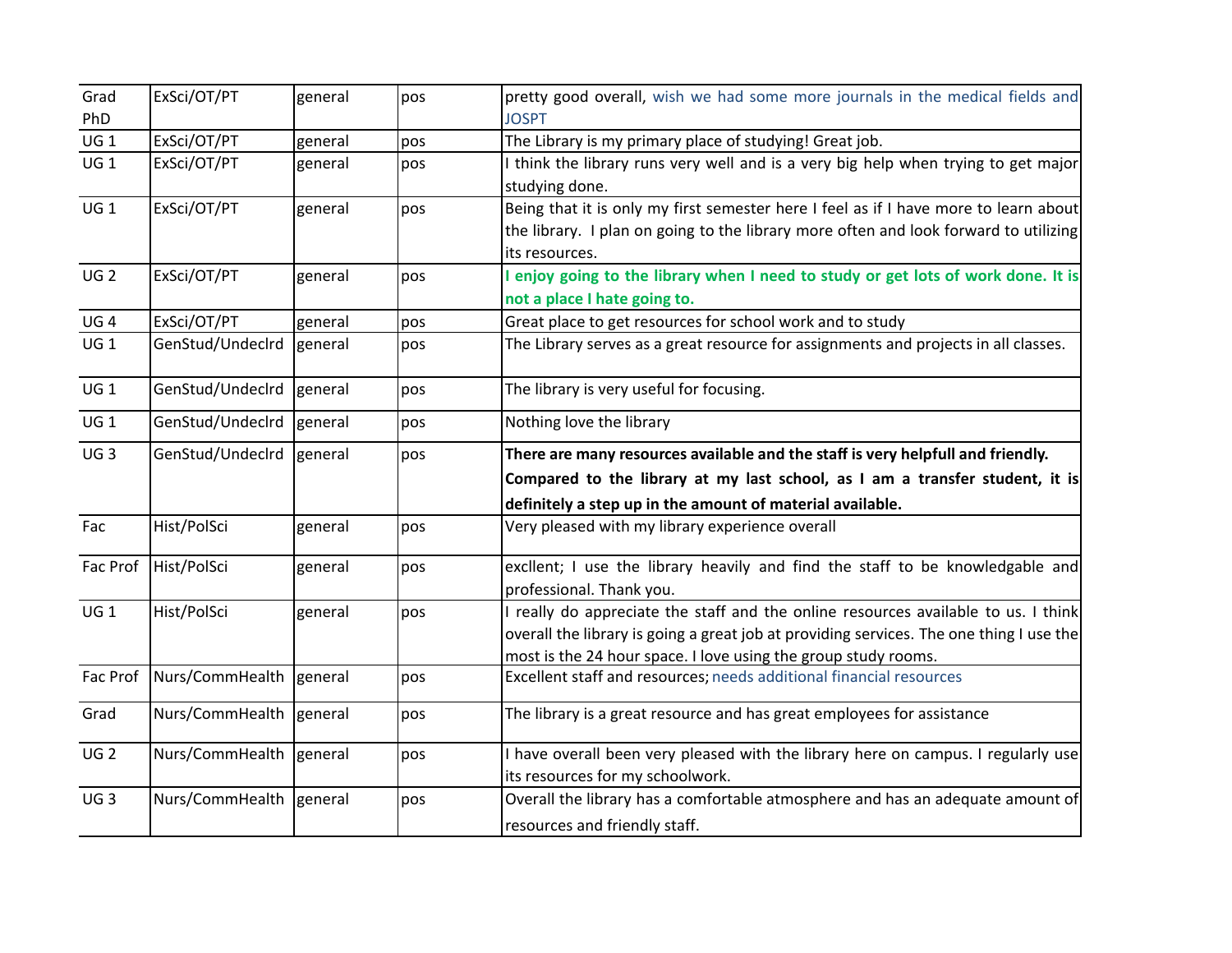| UG <sub>3</sub> | Nurs/CommHealth general   |         | pos | Library is really nice, but info on how to find a book is not accurate and takes away<br>time. |
|-----------------|---------------------------|---------|-----|------------------------------------------------------------------------------------------------|
| Grad            | Phil/Theo                 | general | pos | I made extensive use of the library as an Undergrad and as an employee for                     |
|                 |                           |         |     | over 29 years. I have always been greatly pleased with the service it has                      |
|                 |                           |         |     |                                                                                                |
|                 |                           |         |     | provided. I am now retired from work and a full-time Grad student and look                     |
|                 |                           |         |     | forward to continued use of the Library.                                                       |
| Fac Asst        | Phys/EE; comp Sci         | general | pos | In my experience (of 20+ years at the U of S), the library is the best-run operation           |
|                 |                           |         |     | on campus, at least among the departments/offices with which I interact.                       |
| UG <sub>3</sub> | Phys/EE; comp Sci         | general | pos | I feel the library is doing a wonderful job. Everytime I need help there always                |
|                 |                           |         |     | seems to be someone ready to give me a hand finding a book or even a good                      |
|                 |                           |         |     | resource.                                                                                      |
| Grad            | SocSciences/Psych         | general | pos | Love the library!                                                                              |
| Staff           | SocSciences/Psych general |         | pos | library is useful and efficient the efforts made to always improve and                         |
|                 |                           |         |     | accomodate needs are appreicated                                                               |
| UG <sub>1</sub> | SocSciences/Psych general |         | pos | I think that over all the library is a great place to study when I need quiet time to          |
|                 |                           |         |     | study the subject. I do like the rooms in the loyola science center a little more              |
|                 |                           |         |     | because it's more blocked off and some of the rooms have chalkboards which                     |
|                 |                           |         |     | allow me to write out my thoughts on a grander scale.                                          |
| UG <sub>3</sub> | SocSciences/Psych general |         | pos | I think the school library is a very useful resource here at the University and all of         |
|                 |                           |         |     | the faculty do a great job - and are greatly appreciated!                                      |
| UG <sub>3</sub> | SocSciences/Psych general |         | pos | I have never had a bad experience utilizing any of the library's resources. In fact,           |
|                 |                           |         |     | any time I go to the library with questions, I end up leaving with more answers                |
|                 |                           |         |     | than I had questions, and more resources than I imagined I had available to                    |
|                 |                           |         |     | utilize in completing my task. Literally, I've never had a better experience in a              |
|                 |                           |         |     | library anywhere else.                                                                         |
| UG <sub>4</sub> | SocSciences/Psych general |         | pos | Extremely pleased with service and technology at the library. Offering lap top                 |
|                 |                           |         |     | rental is very helpful as well as 24hr access. Librarians are always willing to help           |
|                 |                           |         |     | and access to their help is very easy even not in person. The library is very clean            |
|                 |                           |         |     | and well organized and there is a perfect place to complete almost any task. I                 |
|                 |                           |         |     | have no criticism. Well done.                                                                  |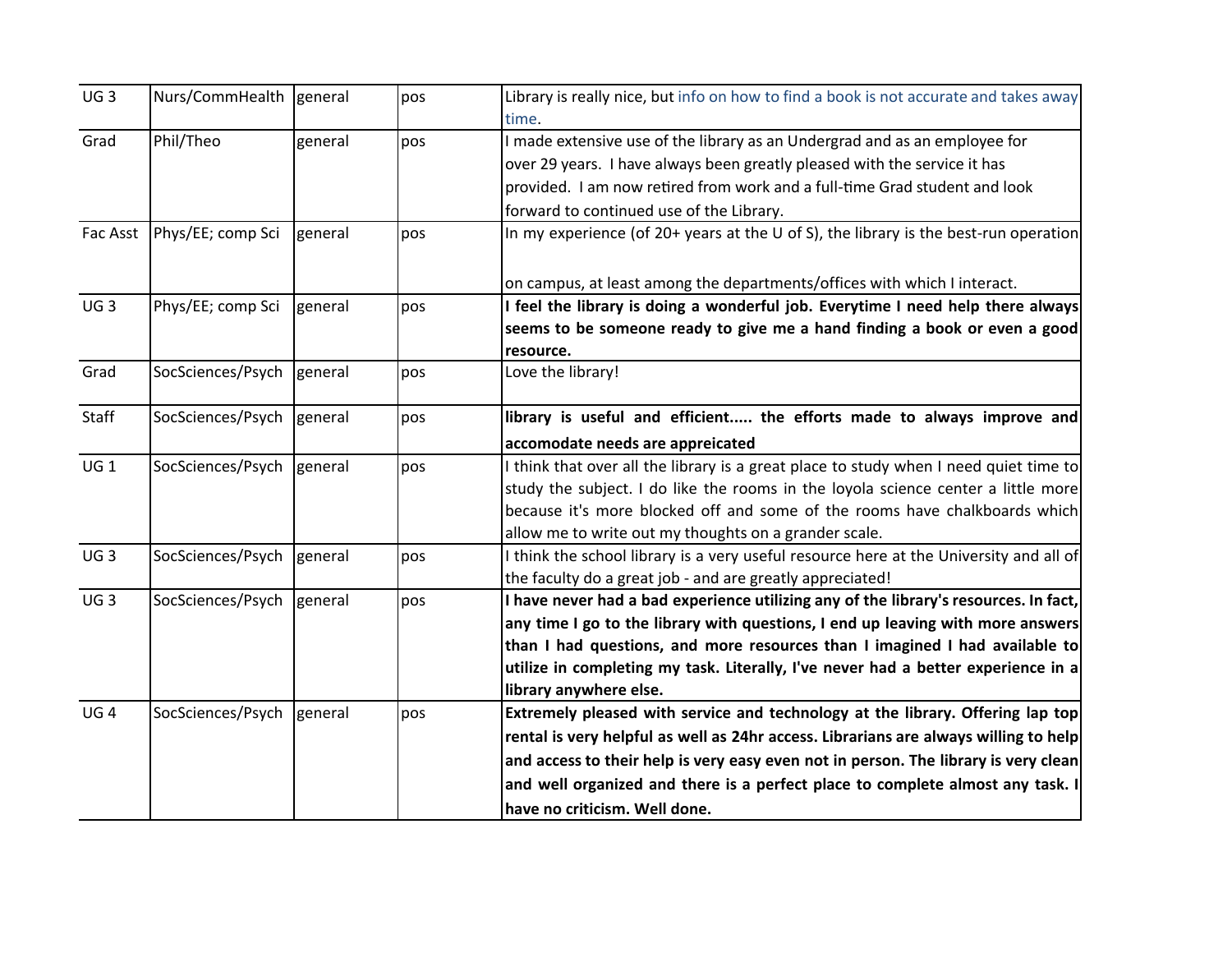| UG <sub>4</sub> | ExSci/OT/PT               | general     | pos | Library resources have been excellent for research purposes. OT major requires         |
|-----------------|---------------------------|-------------|-----|----------------------------------------------------------------------------------------|
|                 |                           |             |     | various research projects. Librarians are always willing to help find the articles,    |
|                 |                           |             |     | or answer questions or concerns I have in finding articles. The added study            |
|                 |                           |             |     | rooms on the 2nd floor were a great idea for group study, as well.                     |
| UG <sub>4</sub> | <b>Business, MBA</b>      | general     | pos | Always very clean, staff always very friendly, I can always find resources             |
|                 |                           |             |     | needed, the website is easily navigated and scholarly journals are always              |
|                 |                           |             |     | available online and very helpful, there could be more resources for group study       |
|                 |                           |             |     | (study rooms with computers can be hard to find). I hope the library can also          |
|                 |                           |             |     | continue to have actual books available even with technological advances and           |
|                 |                           |             |     | increased use of computers.                                                            |
| UG <sub>4</sub> | CHS, HA, HR               | general     |     | I rarely use the library for study purposes but I do use the online journal search for |
|                 |                           |             |     | articles and I use the library to print.                                               |
| UG <sub>3</sub> | ExSci/OT/PT               | general     | pos | When I go to the library, I am normally very productive. The staff is usually          |
|                 |                           |             |     | helpful. One student worker was really nice and went out of her way to help me         |
|                 |                           |             |     | the other day. I think her name was Laura. I use the online catalog to find            |
|                 |                           |             |     | articles for class and also use the print journals, too. Overall, good work.           |
| UG <sub>1</sub> | Hist/PolSci               | general     | pos | I love going to the library to study. It helps me to focus, and get my work done.      |
|                 |                           |             |     | The faculty and staff are very kind and helpful whenever I need help.                  |
| UG 1            | SocSciences/Psych general |             | pos | I like the libarary a lot                                                              |
| UG <sub>4</sub> | ExSci/OT/PT               | general     | pos | The library is great and the people who work in the library are awesome, they          |
|                 |                           |             |     | are always there to help you and are really nice about everything. Even the            |
|                 |                           |             |     | maintenance staff are nice. The computers work pretty well and the print too,          |
|                 |                           |             |     | however we DO NOT GET ENOUGH INITIAL PRINTS i ran out of prints within                 |
|                 |                           |             |     | the first week and a half; my EXSC department is really ridiculous about using         |
|                 |                           |             |     | their computers and printing when they ask us to print out ridiculous amounts          |
|                 |                           |             |     | of ppt's or notes for class. Its ridiculous when it comes to that aspect. The only     |
|                 |                           |             |     | other negative thing i can say is the private study rooms, i know that over this       |
|                 |                           |             |     | past summer you added a few more rooms and big tables to work on however it            |
|                 |                           |             |     | still is not nearly enough to accommodate the number of group-working                  |
|                 |                           |             |     | students at this school on a nightly basis.                                            |
| UG 1            | ExSci/OT/PT               | group study | neg | I go to the library every day and really enjoy the spaces, I think there needs to be   |
|                 |                           |             |     | more group study rooms on every floor and in the after hours sectior                   |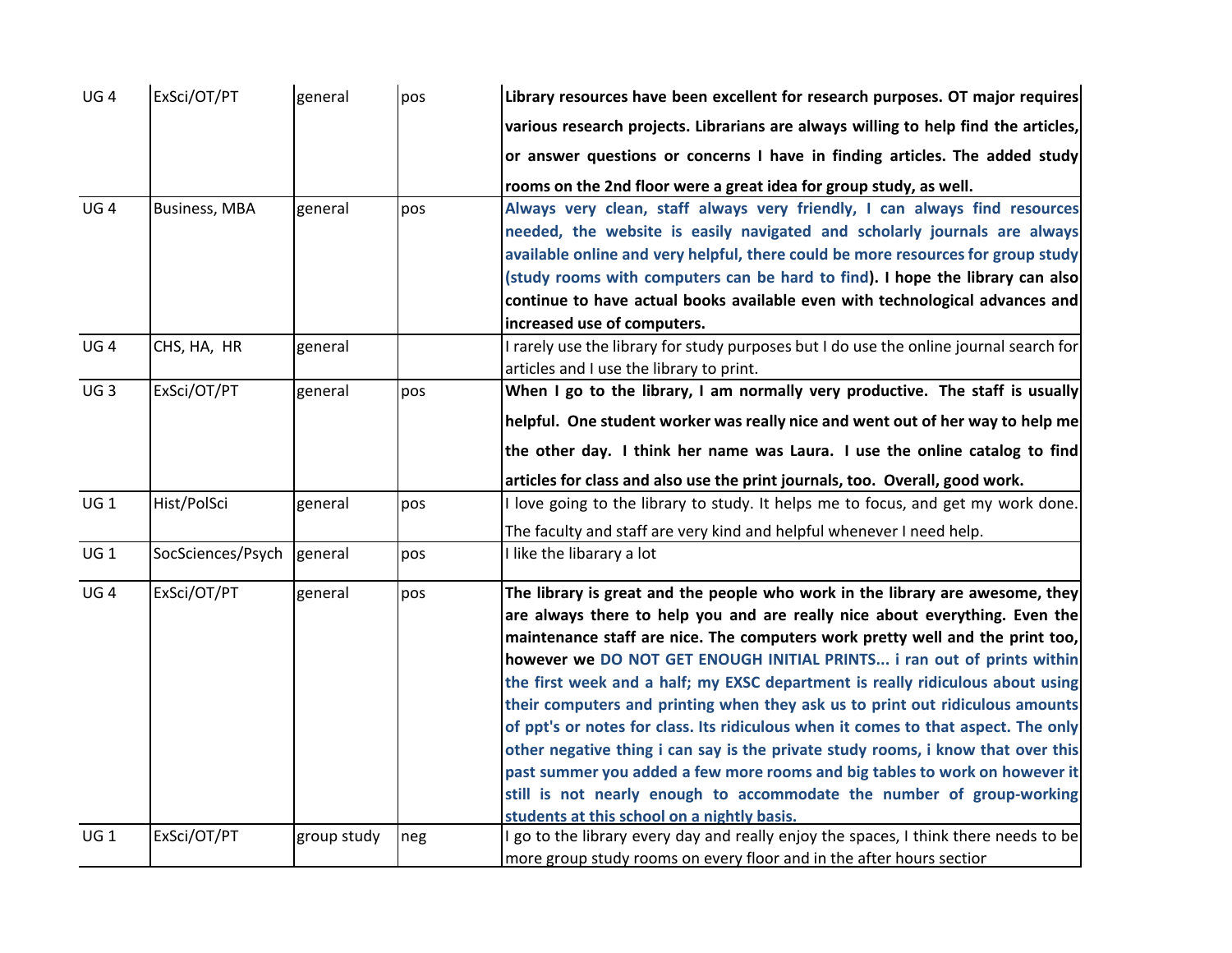| UG1             | Bio/Chem/Math        | group study | neg | The best thing to help me, would be more studying spaces to hold group study           |
|-----------------|----------------------|-------------|-----|----------------------------------------------------------------------------------------|
|                 |                      |             |     | sessions.                                                                              |
| UG 1            | Bio/Chem/Math        | group study | neg | More group study rooms would be nice.                                                  |
| UG <sub>1</sub> | Bio/Chem/Math        | group study | neg | I think they need more private quiet rooms for study and should be open more           |
|                 |                      |             |     | hours.                                                                                 |
| UG1             | Bio/Chem/Math        | group study | neg | The 24 hour room is very loud, especially right after the library closes. It is not    |
|                 |                      |             |     | conducive to studying and learning at all. It would also be a good idea to add         |
|                 |                      |             |     | more cubicles for people to do individualized work because the soft couch like         |
|                 |                      |             |     | chairs have a very small desk attached and they drastically reduce the seating         |
|                 |                      |             |     | capacity.                                                                              |
| UG <sub>3</sub> | Bio/Chem/Math        | group study | neg | I think that we should have more study rooms or a stronger policy with giving up a     |
|                 |                      |             |     | study space to a group if you are studying alone. It is very difficult to find a study |
|                 |                      |             |     | room after classes at prime time.                                                      |
| UG4             | Bio/Chem/Math        | group study | neg | One of the main things I would like to change about the library is the lack of group   |
|                 |                      |             |     | study space.                                                                           |
| Grad            | <b>Business, MBA</b> | group study | neg | Historically the library had space for group work however the availability of these    |
|                 |                      |             |     | rooms were limited.                                                                    |
| UG <sub>3</sub> | <b>Business, MBA</b> | group study | neg | Great place to study, there needs to be more study rooms though.                       |
| UG <sub>3</sub> | <b>Business, MBA</b> | group study | neg | more study rooms                                                                       |
| UG <sub>4</sub> | <b>Business, MBA</b> | group study | neg | more resources for group study (study rooms with computers are hard to find)           |
| UG <sub>3</sub> | CHS, HA, HR          | group study | neg | i wish there were more study rooms                                                     |
| Grad            | ExSci/OT/PT          | group study | neg | need more study rooms                                                                  |
| Grad            | ExSci/OT/PT          | group study | neg | BE MORE DILIGENT IN FREEING UP STUDY ROOMS.                                            |
| Grad<br>PhD     | ExSci/OT/PT          | group study | neg | Need more tables and study rooms that are more sound proof                             |
| Grad            | ExSci/OT/PT          | group study | neg | wish that there were more study rooms because they always seem to be filled            |
|                 |                      |             |     | when I need one. I also feel like the computer areas are not large enough. I enjoy     |
| PhD             |                      |             |     | that laptops can be taken out and have found that helpful.                             |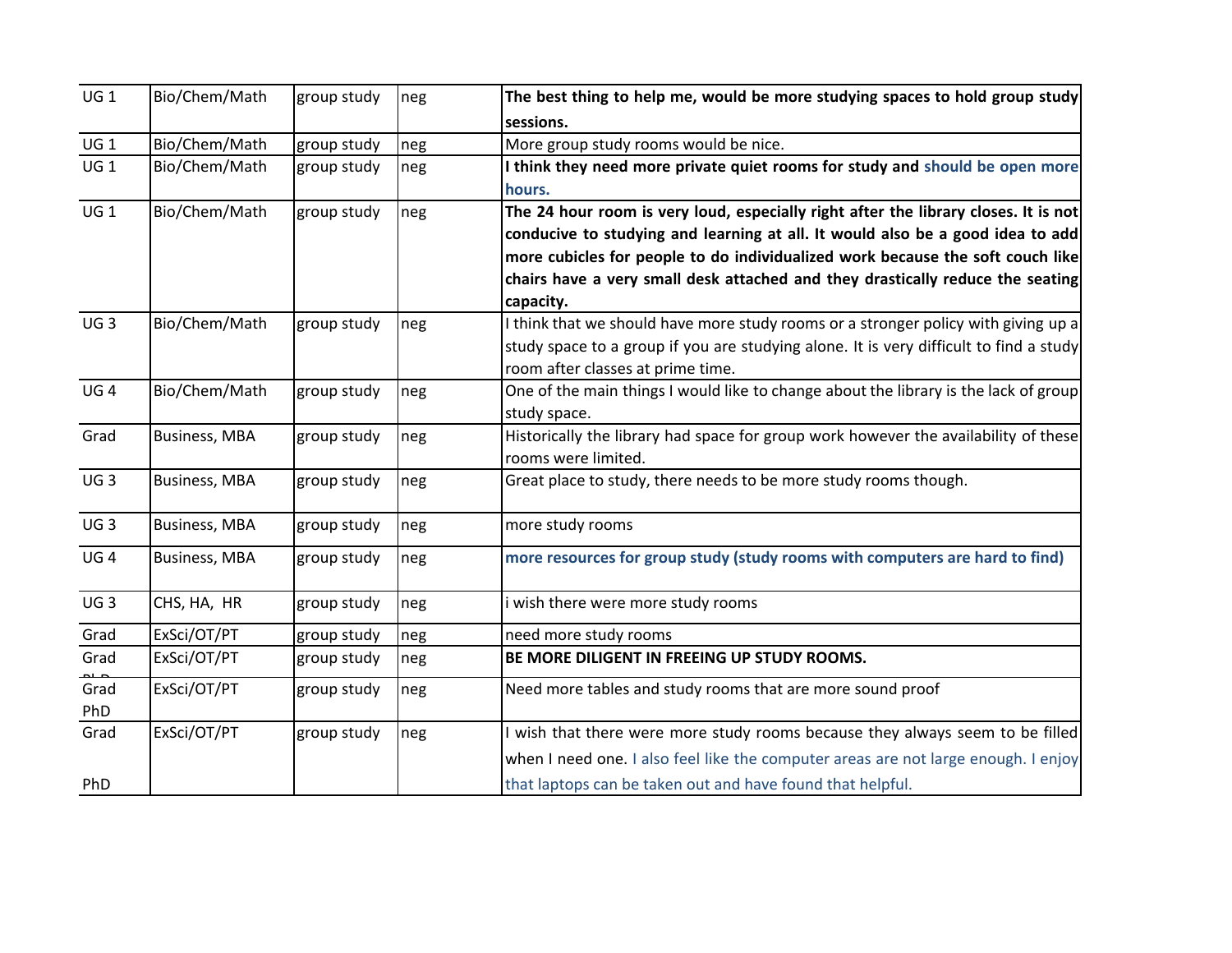| UG <sub>4</sub> | ExSci/OT/PT                 | group study | neg | The only other negative thing i can say is the private study rooms, i know that                                                 |
|-----------------|-----------------------------|-------------|-----|---------------------------------------------------------------------------------------------------------------------------------|
|                 |                             |             |     | over this past summer you added a few more rooms and big tables to work on                                                      |
|                 |                             |             |     | however it still is not nearly enough to accommodate the number of group-                                                       |
|                 |                             |             |     | working students at this school on a nightly basis.                                                                             |
| UG <sub>4</sub> | ExSci/OT/PT                 | group study | neg | More cubicles would be better than tables                                                                                       |
| UG <sub>5</sub> | ExSci/OT/PT                 | group study | neg | I have trouble finding adequate study rooms and quite space especially when                                                     |
|                 |                             |             |     | others are around                                                                                                               |
| UG <sub>4</sub> | SocSciences/Psych           | group study | neg | More study rooms would be nice but I doubt this will change.                                                                    |
| UG 1            | Nurs/CommHealth group study |             | neg | I would like more group study spaces to be open 24 hours, such as those found in<br>the back of the first floor's 24 hour room. |
| UG <sub>4</sub> | Nurs/CommHealth group study |             | neg | More group study rooms would be great!                                                                                          |
| UG <sub>3</sub> | SocSciences/Psych           | group study | neg | more group study rooms                                                                                                          |
| UG <sub>1</sub> | Bio/Chem/Math               | hours       | neg | should be open more hours.                                                                                                      |
| UG <sub>1</sub> | Bio/Chem/Math               | hours       | neg | Often, I find that the 24-hour room becomes excessively crowded, especially at                                                  |
|                 |                             |             |     | 11:00-11:30pm when the library closes down the other floors and LSC closes. This                                                |
|                 |                             |             |     | puts great stress on the 24-hour room and more often than not, it is difficult for a                                            |
|                 |                             |             |     | person having just walked in during those times to find a seat. I would like to work                                            |
| UG <sub>3</sub> | Bio/Chem/Math               | hours       | neg | لممسمم مقمئر بمللم سلميا مقتسمة<br>The upper floors of the library close too early. I get that the first floor is open all      |
|                 |                             |             |     | night but it is way too loud down there to concentrate. Either keep the upper                                                   |
|                 |                             |             |     | floors open later or you should have compus security ensuring that the volume                                                   |
|                 |                             |             |     | of the students on the first floor is kept at the minimum.                                                                      |
| UG <sub>4</sub> | <b>Business, MBA</b>        | hours       | neg | More services offered after hours.                                                                                              |
| UG <sub>4</sub> | Comm/MIT                    | hours       | neg | I think that the library should be open later than 11:30 on the weekdays.                                                       |
|                 |                             |             |     | Sometimes the first floor that is open 24/7 gets really loud towards the end of                                                 |
|                 |                             |             |     | the semester. I also do not appreciate being asked numerous times to leave as I                                                 |
|                 |                             |             |     | am packing my bags by one of the library employees who are rushing to get out                                                   |
|                 |                             |             |     | of there.                                                                                                                       |
| UG <sub>3</sub> | Education                   | hours       | neg | And ideally the whole library should be open 24/7, but at the very least there                                                  |
|                 |                             |             |     | should be a quiet section in the 24 hour area.                                                                                  |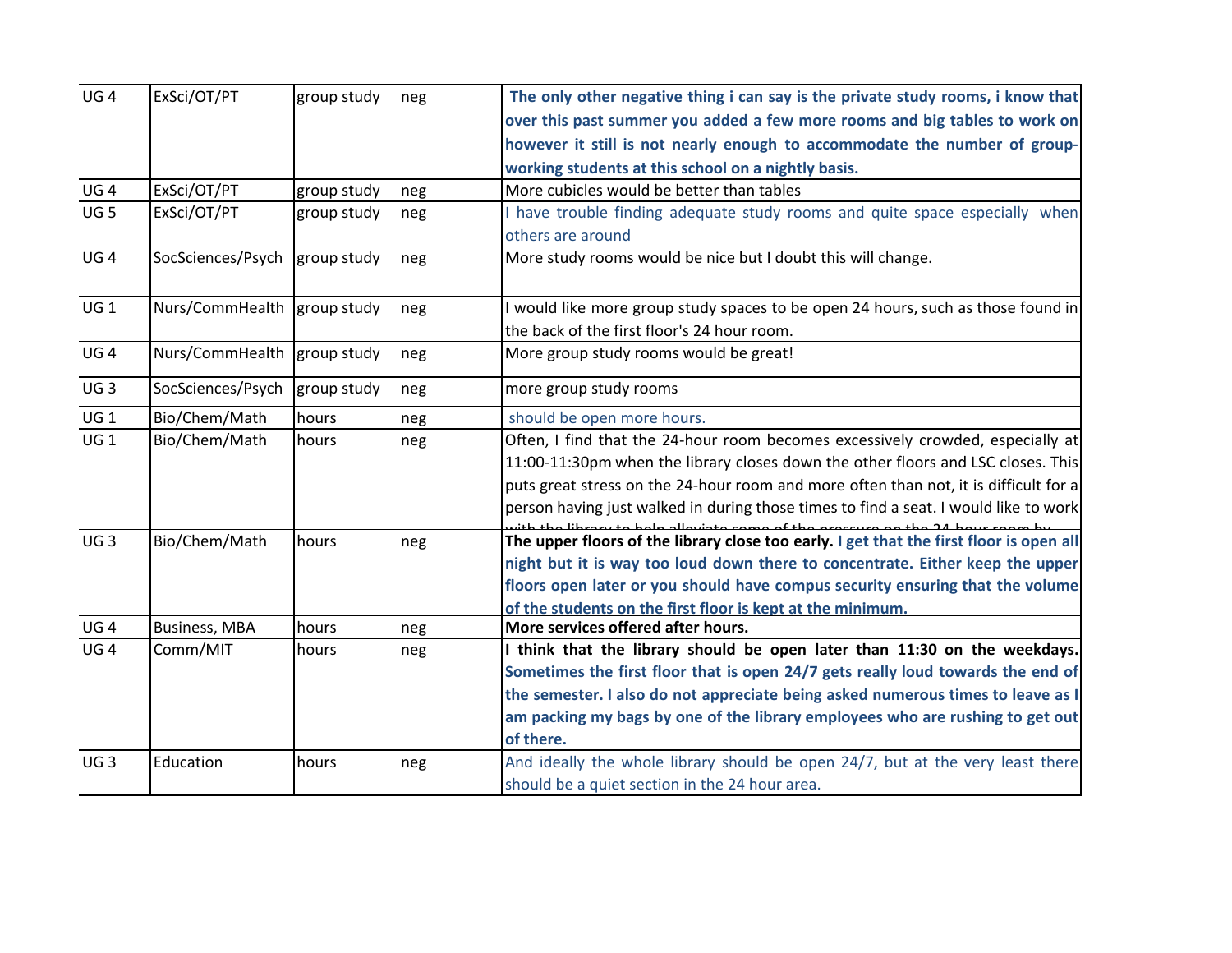| UG <sub>4</sub> | ExSci/OT/PT             | hours | neg      | I am also strongly displeased with when and how the library closes there should        |
|-----------------|-------------------------|-------|----------|----------------------------------------------------------------------------------------|
|                 |                         |       |          | be more floors open 24 hours and not a constant announcement at 11pm. I feel           |
|                 |                         |       |          | like can't study on the first floor since everyone goes down there at 11.              |
| UG <sub>4</sub> | ExSci/OT/PT             | hours | neg      | I feel that the library should at least keep the 2nd floor open 24hours because 1      |
|                 |                         |       |          | floor open is ridiculous.                                                              |
| UG <sub>4</sub> | Hist/PolSci             | hours | neg      | It would be nice if the library were open until at least 12 or 1 am on weeknights - it |
|                 |                         |       |          | can get very crowded and loud on 1st floor and I feel like having another floor or     |
|                 |                         |       |          | two open would be useful to students.                                                  |
| UG <sub>4</sub> | Nurs/CommHealth hours   |       | positive | I think leaving the entire first floor open as the pro-deo room is extremely           |
|                 |                         |       |          | beneficial. I find that some computers, especially on the third and fourth floor, do   |
|                 |                         |       |          | not let students log in like the computers downstairs on the first and second floor.   |
|                 |                         |       |          | The username is inferno (or something along those lines) and I never know the          |
|                 |                         |       |          | password. [note: this was eliminated when the new thin client computers were           |
|                 |                         |       |          | placed summer 2012]                                                                    |
| UG <sub>4</sub> | Nurs/CommHealth hours   |       | neg      | Sunday hours should be earlier, many people like to get their work finished up         |
|                 |                         |       |          | early sunday morning so they can watch football all day! Also, java city's hours       |
|                 |                         |       |          | should be changed and be more available. Thank you!                                    |
| Fac Asst        | Phil/Theo               | hours | neg      | On the whole, I think we do quite well for the size and type of institution our        |
|                 |                         |       |          | library serves. However, given the university's persistent claim to support            |
|                 |                         |       |          | faculty research, it amazes me that faculty have such limited access to the            |
|                 |                         |       |          | library premises during weekends and many/most holidays. Opening at noon is            |
|                 |                         |       |          | evidence to me of unseriousness as a research facility: it says plainly that the       |
|                 |                         |       |          | main clients intended are students. I understand the institution's basis for this      |
|                 |                         |       |          | rationale (tuition), but I disapprove profoundly - not only with the position but      |
|                 |                         |       |          | with the soundness of the logic underpinning that position.                            |
| UG <sub>3</sub> | SocSciences/Psych hours |       | neg      | More 24 hour study space. The room on the left gets very loud after hours and the      |
|                 |                         |       |          | room on the right doesn't have adequate study space.                                   |
| UG <sub>4</sub> | SocSciences/Psych       | hours | neg      | I think the library should stay open until midnight The first floor gets very          |
|                 |                         |       |          | crowded for the first half hour the library is closed and can get quite loud.          |
|                 |                         |       |          |                                                                                        |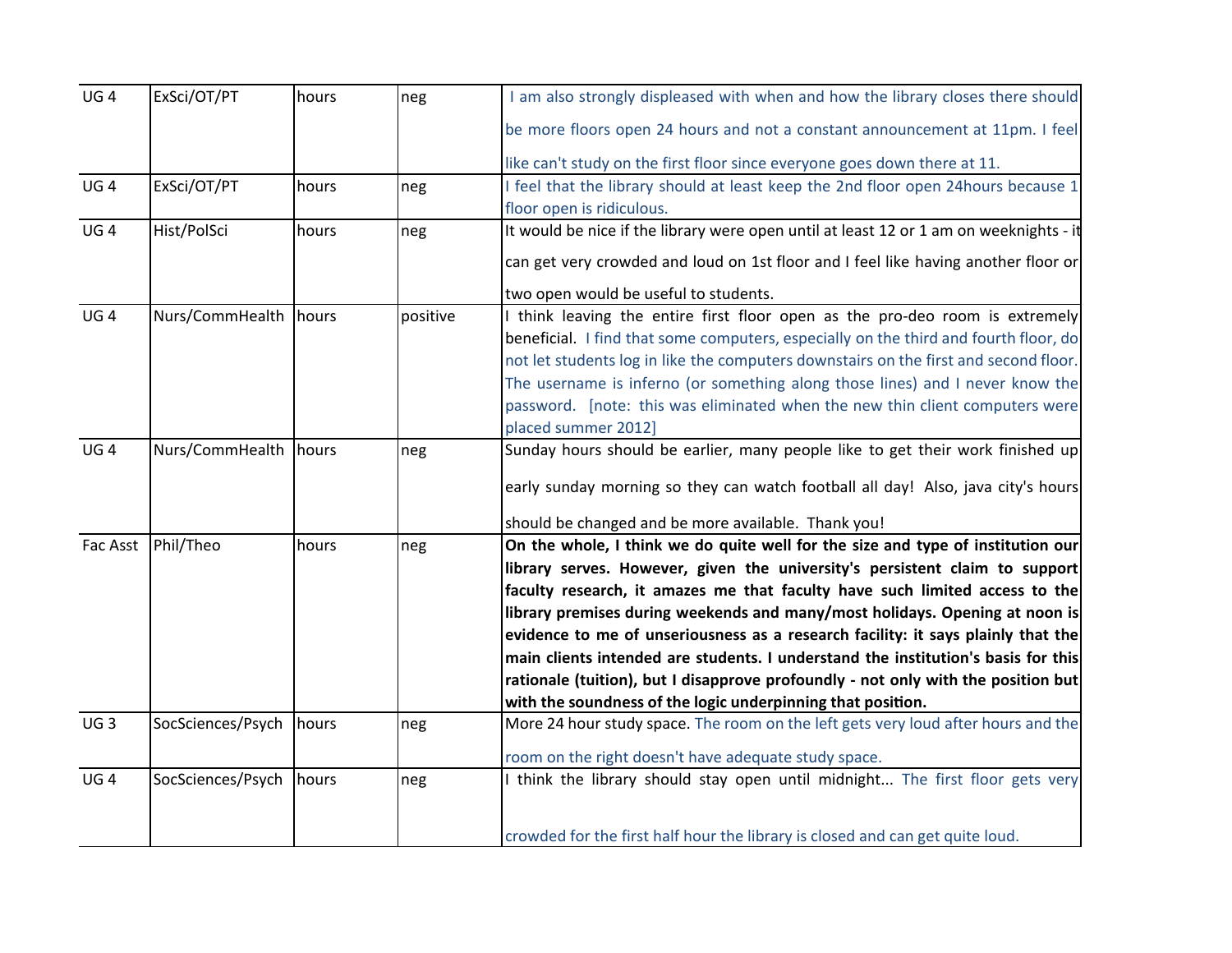| UG4             | Phil/Theo            | ILL                       | neg | It would be fantastic if we didn't have to pay for ILL articles. Expensive!                                                                                                                                                                                                                                                                                                                                            |
|-----------------|----------------------|---------------------------|-----|------------------------------------------------------------------------------------------------------------------------------------------------------------------------------------------------------------------------------------------------------------------------------------------------------------------------------------------------------------------------------------------------------------------------|
| Grad            | <b>Business, MBA</b> | individual<br>study rooms | neg | The Library needs to add more individual study rooms, and NOT just for large<br>groups of students (3-4 or more).                                                                                                                                                                                                                                                                                                      |
| UG <sub>4</sub> | Bio/Chem/Math        | information<br>literacy   | neg | Also, I think there should be a more intensive library orientation to freshman<br>stressing and instructing the use of journal article search engines. hey are still                                                                                                                                                                                                                                                   |
| UG <sub>2</sub> | Bio/Chem/Math        | information<br>literacy   | neg | And one on one interaction could be better. Sometimes I feel like I'm just being<br>directed rather than helped.                                                                                                                                                                                                                                                                                                       |
| Fac Prof        | Bio/Chem/Math        | collection                | neg | Print collections are weak, shameful, etc. There is no reason to not accept<br>journal collections when the collections are at such an abysmal weakness level.                                                                                                                                                                                                                                                         |
|                 | Fact Lect Phil/Theo  | missing items neg         |     | What might be the process for tracking down items that are missing? I have put in<br>one or two requests, but never heard back. Thank you.                                                                                                                                                                                                                                                                             |
| UG1             | Bio/Chem/Math        | noise                     | neg | In general I'm pleased with the library's services. I only wish there was a quiet<br>section for the 24 hour room and a talking section.                                                                                                                                                                                                                                                                               |
| UG 1            | Bio/Chem/Math        | noise                     | neg | Sometimes when I'm studying on the 5th floor, staff blatantly speak outloud and<br>disrupts my studying. I understand they need to get work done but they should<br>take care of any business that requires speech in the stair well just like everyone<br>else.                                                                                                                                                       |
| UG 1            | Bio/Chem/Math        | noise                     | neg | People need to be made more aware that the study rooms are not sound proof<br>and not meant for extremely loud talking. This disturbance has been a weekly<br>problem for me and my friend trying to work.                                                                                                                                                                                                             |
| UG <sub>2</sub> | Bio/Chem/Math        | noise                     | pos | The only problem with the library is space. The computers and group study rooms<br>are generally always full at times when I need them during the day. I think there<br>should be more room where it is acceptable to be somewhat noisy. I am literally<br>afraid of going to the 4th or 5th floor because of the glares. So I think most<br>students would see that as "wasted" space where groups can't go to study. |
| UG <sub>3</sub> | Bio/Chem/Math        | noise                     | neg | The library has really helpful employees. The only problem I have is the lack of<br>quiet study spaces at night. If there were more study rooms it would be<br>fantastic and could help students focus when the room gets noisy.                                                                                                                                                                                       |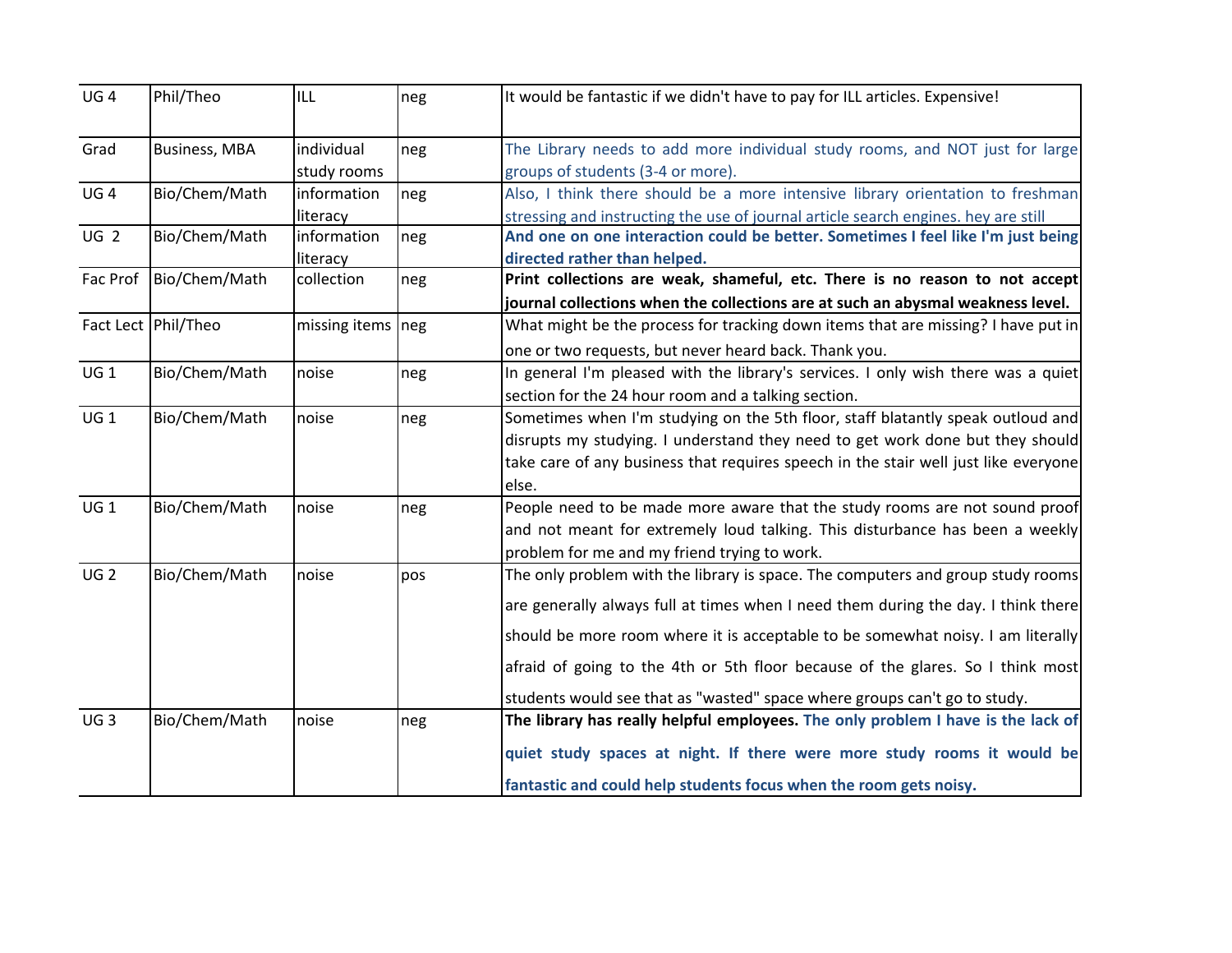| UG <sub>3</sub> | Bio/Chem/Math        | noise | neg | I get that the first floor is open all night but it is way to loud down there to<br>concentrate. Either keep the upper floors open later or you should have compus<br>security ensuring that the volume of the students on the first floor is kept at the<br>minimum.                                                                                                                                                                          |
|-----------------|----------------------|-------|-----|------------------------------------------------------------------------------------------------------------------------------------------------------------------------------------------------------------------------------------------------------------------------------------------------------------------------------------------------------------------------------------------------------------------------------------------------|
| UG <sub>3</sub> | Bio/Chem/Math        | noise | neg | It should be a rule that you can't listen to head phones above the second<br>floorsome people simply do not care how loud their music is and it is VERY<br>distracting to studying                                                                                                                                                                                                                                                             |
| UG <sub>4</sub> | Bio/Chem/Math        | noise | neg | It's always too loud on the 1st and 2nd floors                                                                                                                                                                                                                                                                                                                                                                                                 |
| UG <sub>4</sub> | Bio/Chem/Math        | noise | neg | The noise level on the second floor by the circulation is a bit high at times.<br>The temperature drops in the 24 hour sections at night this causes a decrease in                                                                                                                                                                                                                                                                             |
| UG <sub>4</sub> | Bio/Chem/Math        | noise | neg | I think there needs to be stricter policies on being quite in the library. Students<br>rend to use it as a social hour when people are trying to study.                                                                                                                                                                                                                                                                                        |
| Grad            | <b>Business, MBA</b> | noise |     | Each of these comments are regarding those items which did not earn my highest<br>rating:<br>#7) The library really needs to add more individual study rooms, and NOT just for<br>large groups of students (3-4, or more). They also need to make it clear that<br>students in those 'large group' rooms should not be shouting/partying at the top<br>of their lungs. It's exceedingly rude, and completely unbecoming of a University-       |
| Grad            | <b>Business, MBA</b> | noise | neg | The Library also needs to make it clear that students in those "large group" rooms<br>should not be shouting/partying at the top of their lungs. It's exceedingly rude,<br>and completely unbecoming of a University-level student. The Library staff should<br>send someone 'on rounds' and tell those loud groups to quiest down. If the noise<br>resumes, the library should expel those students from the room for the rest of the<br>day. |
| UG <sub>2</sub> | <b>Business, MBA</b> | noise | neg | the first floor should be required to be more quiet after hours                                                                                                                                                                                                                                                                                                                                                                                |
| UG <sub>2</sub> | <b>Business, MBA</b> | noise | neg | The only thing I would change about the library is stressing the quiet levels on the<br>higher floors. Recently, it seems that students don't know that the higher levels of<br>the library should be complete silence.                                                                                                                                                                                                                        |
| UG <sub>3</sub> | <b>Business, MBA</b> | noise | neg | The 24 hour room is often both too loud and crowded after the library closes.<br>The library make a really great effort with the texting and everything which is                                                                                                                                                                                                                                                                               |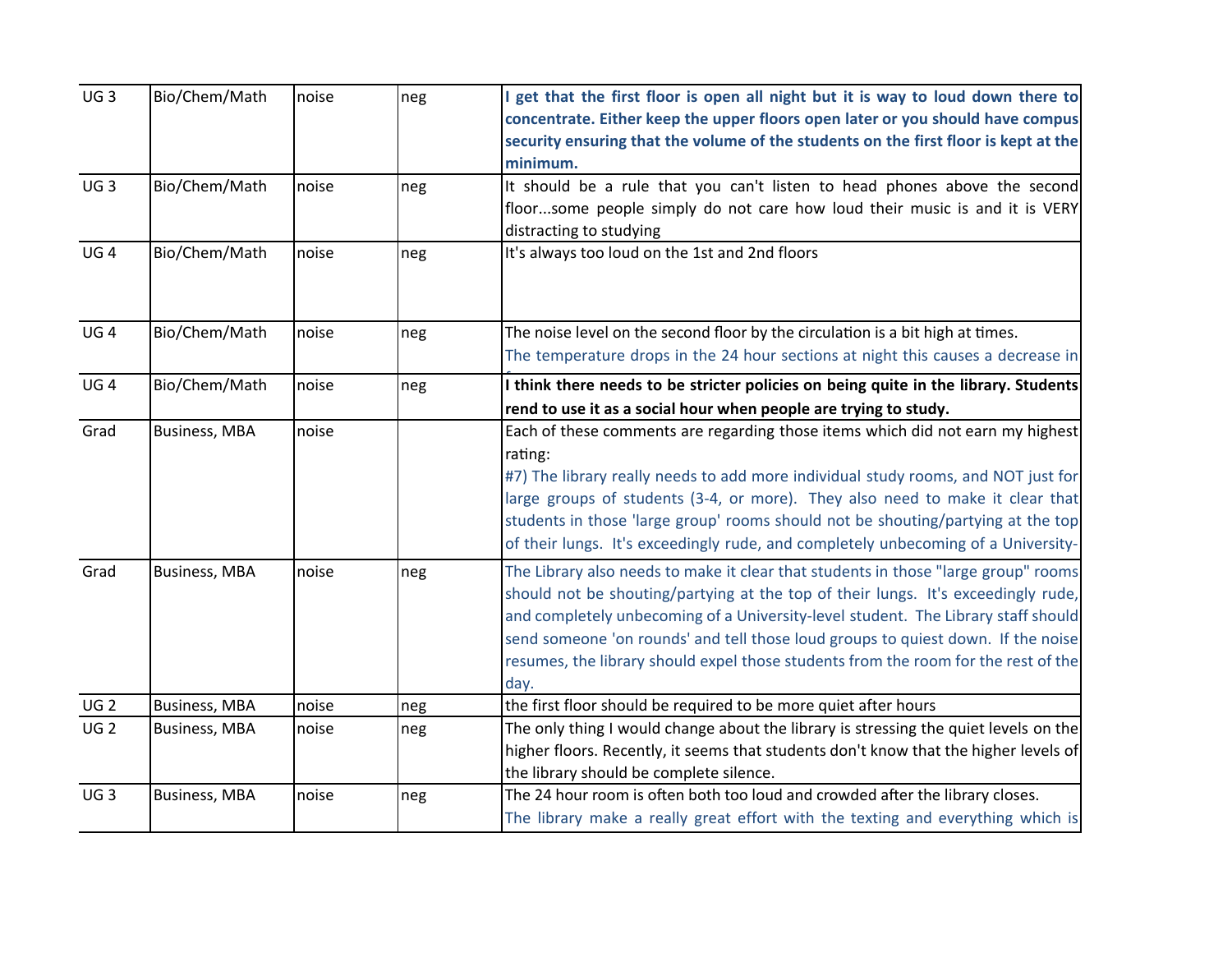| UG <sub>3</sub> | <b>Business, MBA</b> | noise       | neg | The room on the left gets very loud after hours and the room on the right doesn't       |
|-----------------|----------------------|-------------|-----|-----------------------------------------------------------------------------------------|
|                 |                      |             |     | have adequate study space.                                                              |
| UG <sub>4</sub> | <b>Business, MBA</b> | noise       | neg | Need more quiet study rooms.                                                            |
| UG <sub>4</sub> | <b>Business, MBA</b> | noise       | neg | The fifth floor has become entirely too loud. It used to be complete silence in         |
|                 |                      |             |     | there, but there is some janitor that checks his email on that floor with his walkie    |
|                 |                      |             |     | talkie on full volume. This is very distracting!                                        |
| UG <sub>4</sub> | Comm/MIT             | noise       | neg | Sometimes the first floor that is open 24/7 gets really loud towards the end of         |
|                 |                      |             |     | the semester. I also do not appreciate being asked numerous times to leave as I         |
|                 |                      |             |     | am packing my bags by one of the library employees who are rushing to get out           |
|                 |                      |             |     | of there.                                                                               |
| UG <sub>3</sub> | Education            | noise       | neg | at the very least there should be a quiet section in the 24 hour area.                  |
| UG <sub>2</sub> | ExSci/OT/PT          | noise       | neg | The library is way too loud on the first floor when all of the other floors close and I |
|                 |                      |             |     | think that that Is a waste of space because I know a lot of people can't study in       |
|                 |                      |             |     | loudness.                                                                               |
| UG <sub>4</sub> | ExSci/OT/PT          | noise       | neg | After hours at the library should be quiet hours or the other floors should be open,    |
|                 |                      |             |     | possibly if students were trained to run late hours at the library maybe until 1am      |
|                 |                      |             |     | or so. I have found that I cannot concentrate at the library after hours due to noise   |
| UG <sub>4</sub> | ExSci/OT/PT          | noise       | neg | After 11 the first floor is very loud and very difficult to study down there.           |
| UG <sub>3</sub> | Nurs/CommHealth      | noise       | neg | A 24 hour quiet zone would be great!                                                    |
|                 |                      |             |     |                                                                                         |
| UG <sub>2</sub> | SocSciences/Psych    | noise       | neg | library in general can be quieter.                                                      |
|                 |                      |             |     |                                                                                         |
| UG <sub>3</sub> | SocSciences/Psych    | noise       | neg | The quiet room is my go-to spot for studying. However, some people abuse this           |
|                 |                      |             |     | privilege and talk openly while they are in the room. Maybe a way of monitoring         |
|                 |                      |             |     | the quiet room should be implemented.                                                   |
| UG <sub>4</sub> | SocSciences/Psych    | noise       | neg | The first floor gets very crowded for the first half hour the library is closed and     |
|                 |                      |             |     | can get quite loud.                                                                     |
| UG <sub>1</sub> | Bio/Chem/Math        | orientation | neg | think the Heritage Hunt at the beginning of the school year for freshman                |
|                 |                      |             |     | students can use a lot of improvement. My group only had to find posters in             |
|                 |                      |             |     | places, therefore, I didn't learn how to use the library, where books, magazines,       |
|                 |                      |             |     | and newspapers are located, or how to use Skydrive and other online resources           |
|                 |                      |             |     | offered by the library.                                                                 |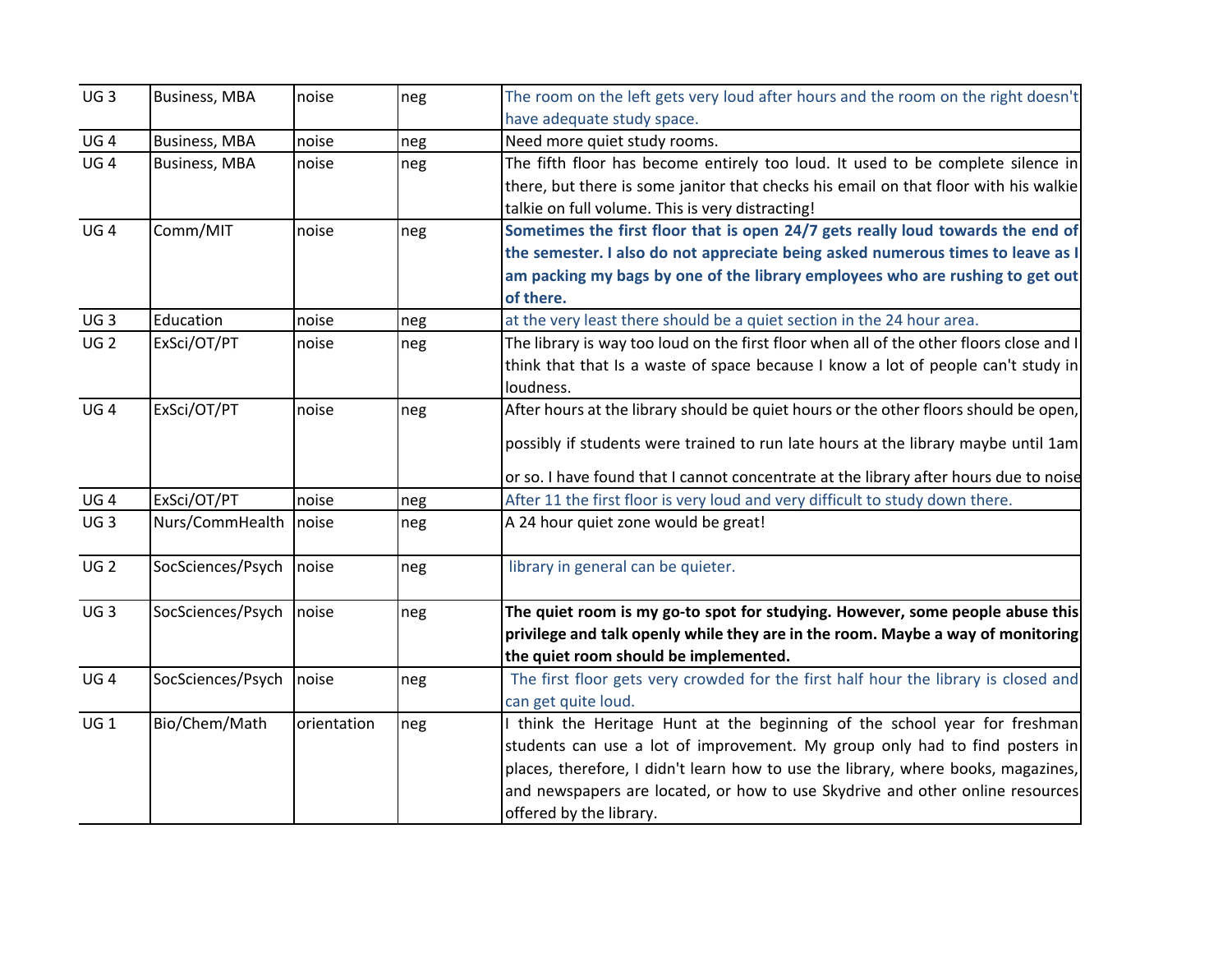| $UG_1$          | Bio/Chem/Math        | orientation | neg            | The Library Scavenger Hunt was highly ineffective and a tour would have been           |
|-----------------|----------------------|-------------|----------------|----------------------------------------------------------------------------------------|
|                 |                      |             |                | better to learn the ways of the library.                                               |
| UG <sub>3</sub> | Bio/Chem/Math        | orientation | neg            | And one on one interaction could be better. Sometimes I feel like I'm just being       |
|                 |                      |             |                | directed rather than helped.                                                           |
| UG <sub>4</sub> | Bio/Chem/Math        | orientation | neg            | wish we had a greater variety/more science journals. There have been times I           |
|                 |                      |             |                | needed to ask my sister to use her Temple University Portal to search for articles     |
|                 |                      |             |                | that were unavailable to us. Also, I think there should be a more intensive library    |
|                 |                      |             |                | orientation to freshman stressing and instructing the use of journal article search    |
|                 |                      |             |                | engines They are still difficult for me to use as a senior.                            |
|                 |                      |             |                | The library staff is really very, very nice and very helpful, However sometimes i      |
|                 |                      |             |                | wish there was someone who had more science knowledge (even just more                  |
|                 |                      |             |                | knowledge on the scientific writing process if not actual scientific knowledge)        |
|                 |                      |             |                | because sometimes I don't get the help I need when trying to write a scientific        |
|                 |                      |             |                | research paper.                                                                        |
| Grad            | <b>Business, MBA</b> | orientation | $\overline{?}$ | I never received any kind of tutorial or seminar from the University Library on the    |
|                 |                      |             |                | trustworthiness of a source. An an MBA student, I feel that such a tutorial would      |
|                 |                      |             |                | be an insult to my intelligence. In fact, if a significant number of such              |
|                 |                      |             |                | ignoramuses are University students, then the Admissions office REALLY needs to        |
|                 |                      |             |                | re-work its vetting process. by 18 years of age, one should possess enough basic       |
|                 |                      |             |                | intelligence to judge the "trustworthiness' of a source. It's not the University's job |
|                 |                      |             |                | to take the student back though middle school again                                    |
| UG1             | <b>Business, MBA</b> | orientation | neg            | More places to scan and a "floor plan"/map. The directory on the first floor is a      |
|                 |                      |             |                | good start, but once you get to the floor you need to be on, it's easy to get lost     |
|                 |                      |             |                | looking for the section that you want to be in.                                        |
| UG <sub>4</sub> | CHS, HA, HR          | orientation | neg            | Often I find articles I need are not in the library resources and cannot gain access   |
|                 |                      |             |                | to them.                                                                               |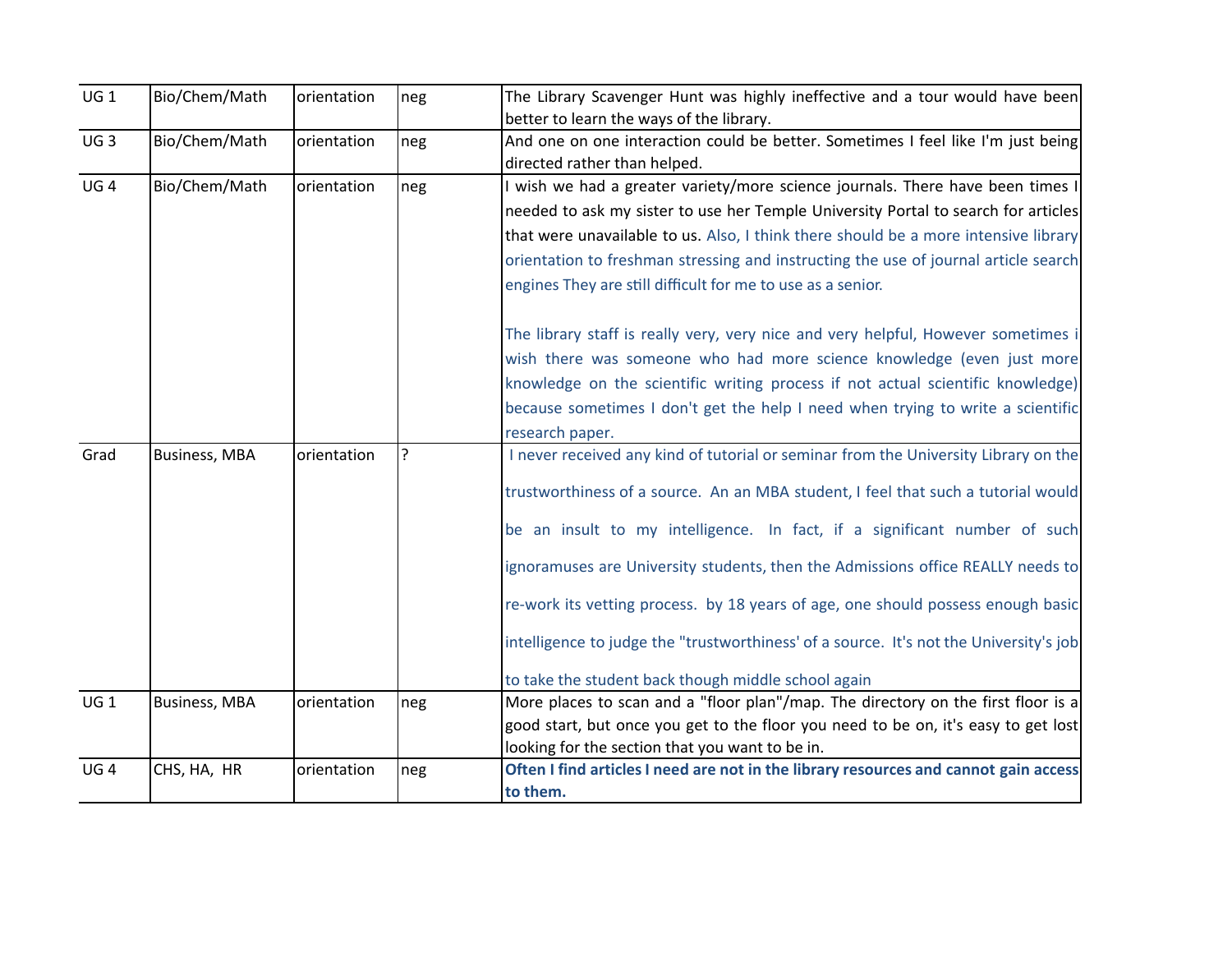| UG <sub>3</sub> | Eng/WorldLang                 | orientation | neg | Being an "undergradute" Graduate student, I feel like I do not use the library to     |
|-----------------|-------------------------------|-------------|-----|---------------------------------------------------------------------------------------|
|                 |                               |             |     | its fullest potential because I am not very familiar with it, or where to find        |
|                 |                               |             |     | information. Sometimes it is easier and less time consuming to find the               |
|                 |                               |             |     | information elsewhere.                                                                |
| Grad            | ExSci/OT/PT                   | orientation | neg | I believe the library is extremely helpful in electronic research locating and the    |
|                 |                               |             |     | databases available to us, yet when trying to access these sites off campus or        |
|                 |                               |             |     | out of the library it is difficult. As a scranton student I feel we should be able to |
|                 |                               |             |     | login from any computer and get the same resources made available to us. Also         |
|                 |                               |             |     | I rarely use the floors 2-4 to study because they are kind of cramped or do not       |
|                 |                               |             |     | promote silent learning or comfortable areas. I would like to see a change to the     |
| PhD             |                               |             |     | set-up as there has been on the first floor.                                          |
| Grad            | ExSci/OT/PT                   | orientation | neg | wish we had some more journals in the medical fields and JOSPT                        |
| PhD             |                               |             |     |                                                                                       |
| UG <sub>4</sub> | ExSci/OT/PT                   | orientation | neg | I am strongly displeased at the difficulty of looking for articles on the online      |
|                 |                               |             |     | database. I am also strongly displeased with when and how the library closes          |
|                 |                               |             |     | there should be more floors open 24 hours and not a constant announcement at          |
|                 |                               |             |     | 11pm. I feel like can't study on the first floor since everyone goes down there at    |
|                 |                               |             |     | 11.                                                                                   |
| UG <sub>4</sub> | ExSci/OT/PT                   | orientation | neg | I don't think the library is very helpful for sources. I feel that it takes more time |
|                 |                               |             |     | to research a topic then write a paper on it. I also think that it is a major         |
|                 |                               |             |     | distraction for the library to continuely announce that it is closing. After 11 the   |
|                 |                               |             |     | first floor is very loud and very difficult to study down there. I feel that the      |
|                 |                               |             |     | library should at least keep the 2nd floor open 24hours because 1 floor open is       |
|                 |                               |             |     | ridiculous.                                                                           |
| UG <sub>2</sub> | Nurs/CommHealth   orientation |             | neg | It would be great to have a way to send document from my laptop to a Pharos           |
|                 |                               |             |     | station from anywhere on campus (dorm, LSC, etc.).                                    |
| UG <sub>3</sub> | Nurs/CommHealth   orientation |             | neg | info on how to find a book is not accurate and takes away time                        |
|                 |                               |             |     |                                                                                       |
| UG1             | Phys/EE; comp Sci             | orientation | neg | Need to update the software on the desktops there. Every time i go to Java City, it   |
|                 |                               |             |     | says they are open but there is nobody there ever.                                    |
| Grad            | SocSciences/Psych collection  |             | neg | I think it's a beautiful library, but sometimes it can be overwhelming. I also get    |
|                 |                               |             |     | frustrated at how many articles accessed through the library's online sources are     |
|                 |                               |             |     | not instantly available. Sometimes it's hard to figure out how to get them.           |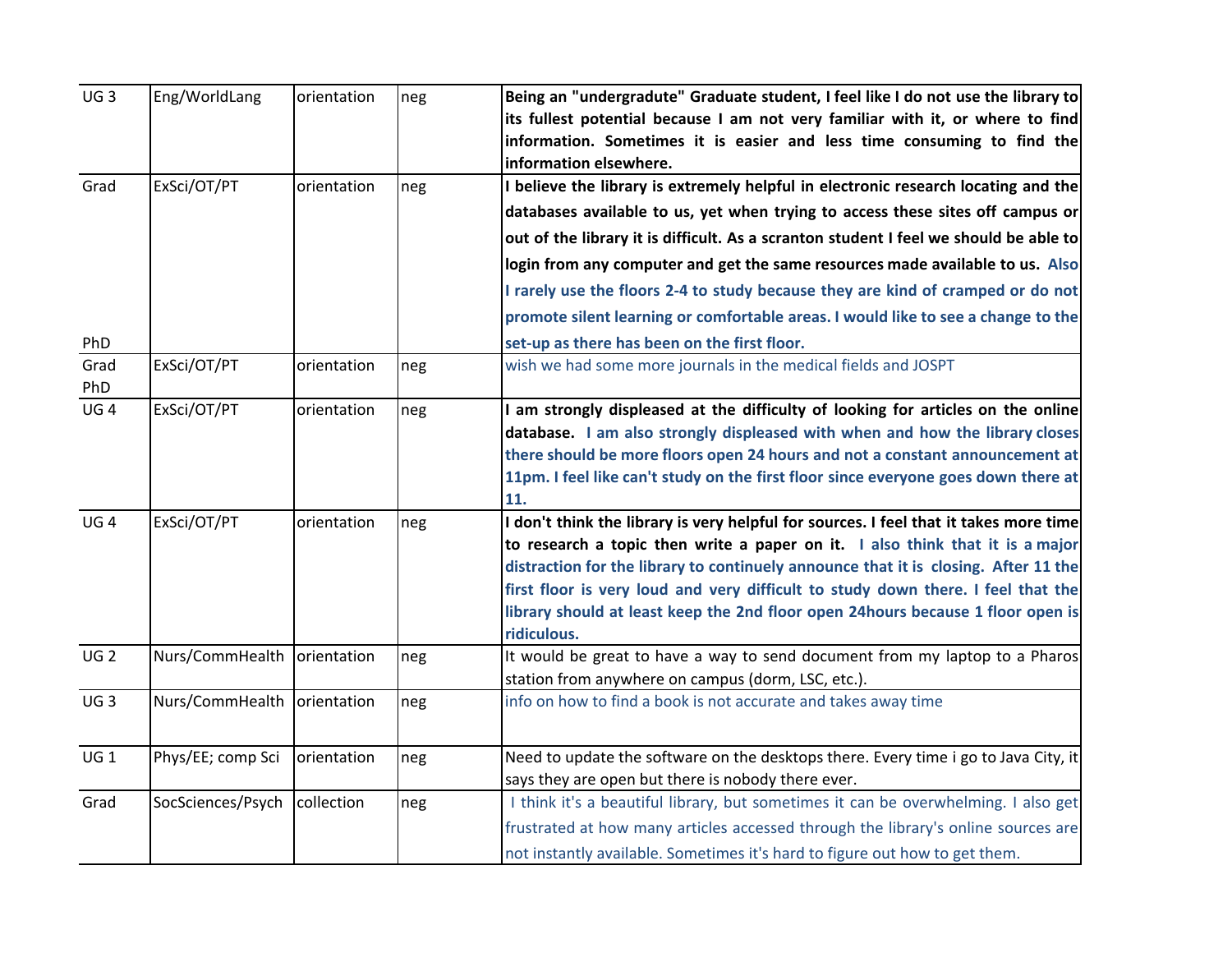| UG <sub>4</sub> | SocSciences/Psych   orientation |                    | neg | Internet resources slightly more difficult to use.                                                                                                                                                                                                                                                                                                                                                                                                                                                                                                                                                                                                                                                                                                                                                                                                                                                                                                                                                                                                                                                                                                                                                                                                                                         |
|-----------------|---------------------------------|--------------------|-----|--------------------------------------------------------------------------------------------------------------------------------------------------------------------------------------------------------------------------------------------------------------------------------------------------------------------------------------------------------------------------------------------------------------------------------------------------------------------------------------------------------------------------------------------------------------------------------------------------------------------------------------------------------------------------------------------------------------------------------------------------------------------------------------------------------------------------------------------------------------------------------------------------------------------------------------------------------------------------------------------------------------------------------------------------------------------------------------------------------------------------------------------------------------------------------------------------------------------------------------------------------------------------------------------|
| Fac             | <b>Business, MBA</b>            | outreach           | neg | Outreach to online MBO students could have better connections, but I think any<br>failure is on the program end                                                                                                                                                                                                                                                                                                                                                                                                                                                                                                                                                                                                                                                                                                                                                                                                                                                                                                                                                                                                                                                                                                                                                                            |
| Grad            | ExSci/OT/PT                     | photocopying neg   |     | It would be nice to have copies come out of student's print money instead of<br>Royal money.                                                                                                                                                                                                                                                                                                                                                                                                                                                                                                                                                                                                                                                                                                                                                                                                                                                                                                                                                                                                                                                                                                                                                                                               |
| Grad            | <b>Business, MBA</b>            | print<br>materials | neg | Attention Library Staff, WAKE UP, and smell the coffee! Today's University<br>students are more liely to 'GOOGLE' the answer first, before engaging in utterly<br>time-consuming Library resrach. Also, it would do you so much good if the next<br>survey contained the question: "how many books have you completely read in<br>the last year?" the answer would astonish you all. The overwhelming number of<br>students in this generation do not read for leisure. Therefore, all of those<br>PHYSICAL COPIES of books You should make the books available/downloadable<br>online. With all the additional space, you could then devise more personal study<br>rooms. Also, fair warning, but the NEXT GENERATION of students entering the<br>University (from 2013-2023) are even more dependent on GOOGLE, and many<br>lack even a basic understanding AND desire to conduct research. In other words,<br>this survey assumes that you are dealing with the same kind of student body that<br>existed until around 2005. Student attitudes towards research are changing, and<br>they are using the Internet in 99% of all assignments. Books, journals, periodicals,<br>and newspapers might as well be dead mediums, because students today don't<br>want to bother reading them. |
| UG <sub>2</sub> | Bio/Chem/Math                   | printing           | neg | Undergraduate students only recive 200 prints per semester. I think that needs to<br>be increased because most of the classes requires you to print your manuals<br>online. So I use up all my prints even before the semster gets over.                                                                                                                                                                                                                                                                                                                                                                                                                                                                                                                                                                                                                                                                                                                                                                                                                                                                                                                                                                                                                                                   |
| UG <sub>3</sub> | Bio/Chem/Math                   | printing           | neg | Have working printers that don't jam as much and give students more free prints.                                                                                                                                                                                                                                                                                                                                                                                                                                                                                                                                                                                                                                                                                                                                                                                                                                                                                                                                                                                                                                                                                                                                                                                                           |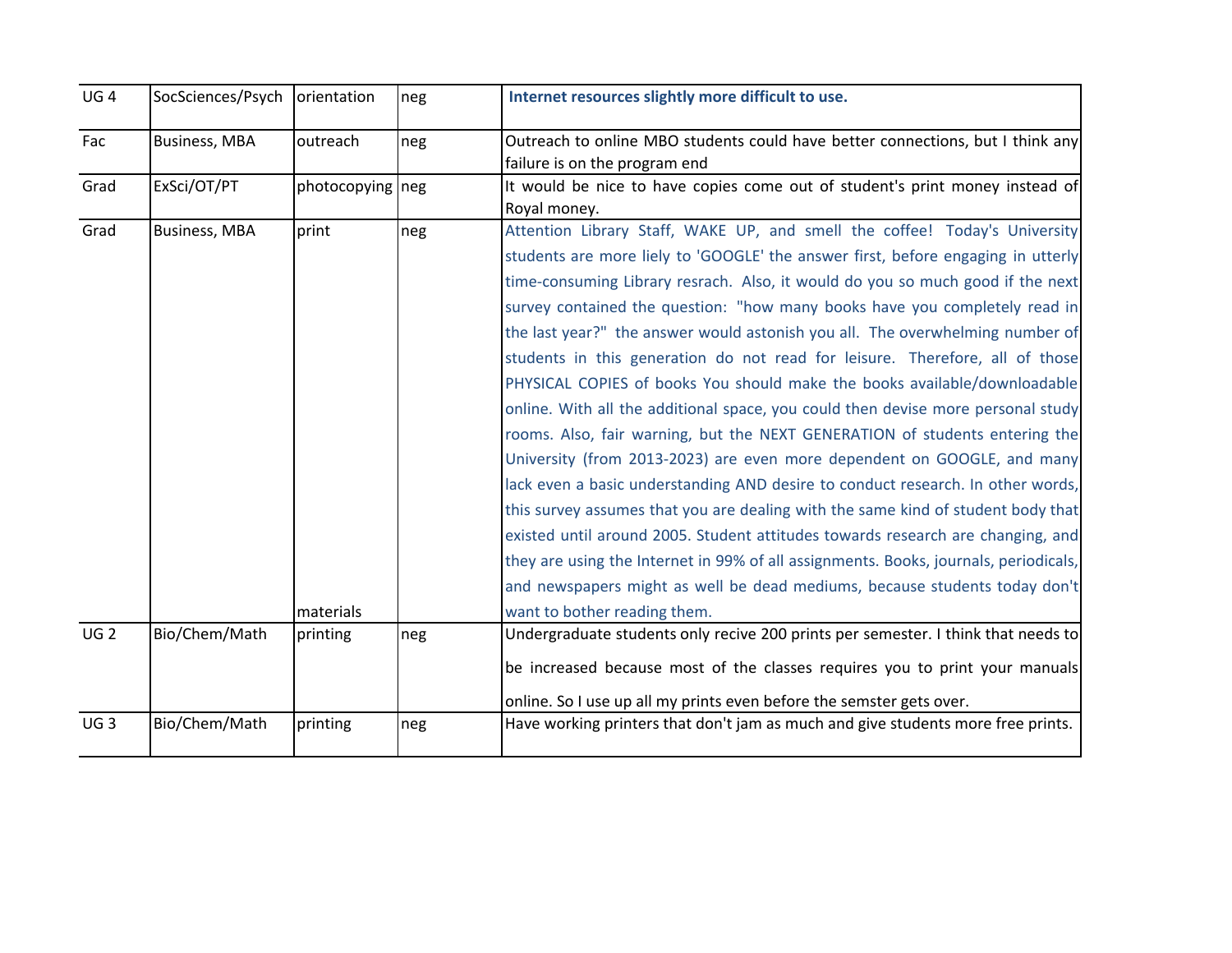| Grad            | <b>Business, MBA</b> | printing   | neg | Over all I'm satisfied with the services provided except the printing procedures.                                    |
|-----------------|----------------------|------------|-----|----------------------------------------------------------------------------------------------------------------------|
|                 |                      |            |     | It's annoying to put a password to every work I need to print.                                                       |
|                 |                      |            |     | I attended schools in my undergrad and never faced something like SLIDE YOUR ID                                      |
|                 |                      |            |     | TO PRINT.                                                                                                            |
|                 |                      |            |     | It is a time consuming and I hope that you work on this and change it.                                               |
| UG <sub>3</sub> | <b>Business, MBA</b> | printing   | neg | Free prints would be helpful or more reading chair and study rooms.                                                  |
| UG <sub>2</sub> | Education            | printing   | neg | The library is generally very good. Something that would be really useful would be                                   |
|                 |                      |            |     | access to a colored printer- even if it meant a higher charge.                                                       |
| UG <sub>3</sub> | Education            | printing   | neg | Also, there should be discounted printing/copying in bulk (upwards of 50 pages                                       |
|                 |                      |            |     | at once)                                                                                                             |
| UG <sub>3</sub> | ExSci/OT/PT          | printing   | neg | More prints are a necessity.                                                                                         |
| UG <sub>4</sub> | ExSci/OT/PT          | printing   | neg | More free prints please.                                                                                             |
| UG <sub>4</sub> | ExSci/OT/PT          | printing   | neg | DO NOT GET ENOUGH INITIAL PRINTS i ran out of prints within the first week                                           |
|                 |                      |            |     | and a half; my EXSC department is really ridiculous about using their computers                                      |
|                 |                      |            |     | and printing when they ask us to print out ridiculous amounts of ppt's or notes for                                  |
|                 |                      |            |     | class. Its ridiculous when it comes to that aspect.                                                                  |
| UG <sub>4</sub> | ExSci/OT/PT          | printing   | neg | There should be more free prints.                                                                                    |
| UG 1            | Hist/PolSci          | printing   | pos | They gave me help to learn the Pharos system.                                                                        |
| $UG_1$          | Nurs/CommHealth      | printing   | neg | My bio class is taught completley out of notes! I spent 10 dollars a chapter on                                      |
|                 |                      |            |     | notes, you should have discounts or free prints for classes that use notes as their<br>textbook                      |
| UG <sub>4</sub> | Phil/Theo            | printing   | pos | I find the free prints highly convenient, though.                                                                    |
| UG <sub>4</sub> | SocSciences/Psych    | printing   | neg | More free prints please and there should be free copies as well!                                                     |
| UG <sub>4</sub> | SocSciences/Psych    | printing   | neg | More printing stations and computers in the 24 hour Pro Deo Room                                                     |
| UG <sub>3</sub> | CHS, HA, HR          | collection | pos | Library sources are amazing at the University of Scranton! Totally satisfied!                                        |
| Grad            | ExSci/OT/PT          | collection | pos | Since I have been enrolled as a graduate student, the abundant resources that the                                    |
|                 |                      |            |     | library has to offer have certainly become evident. I utilize these resources very<br>often with success! Thank you! |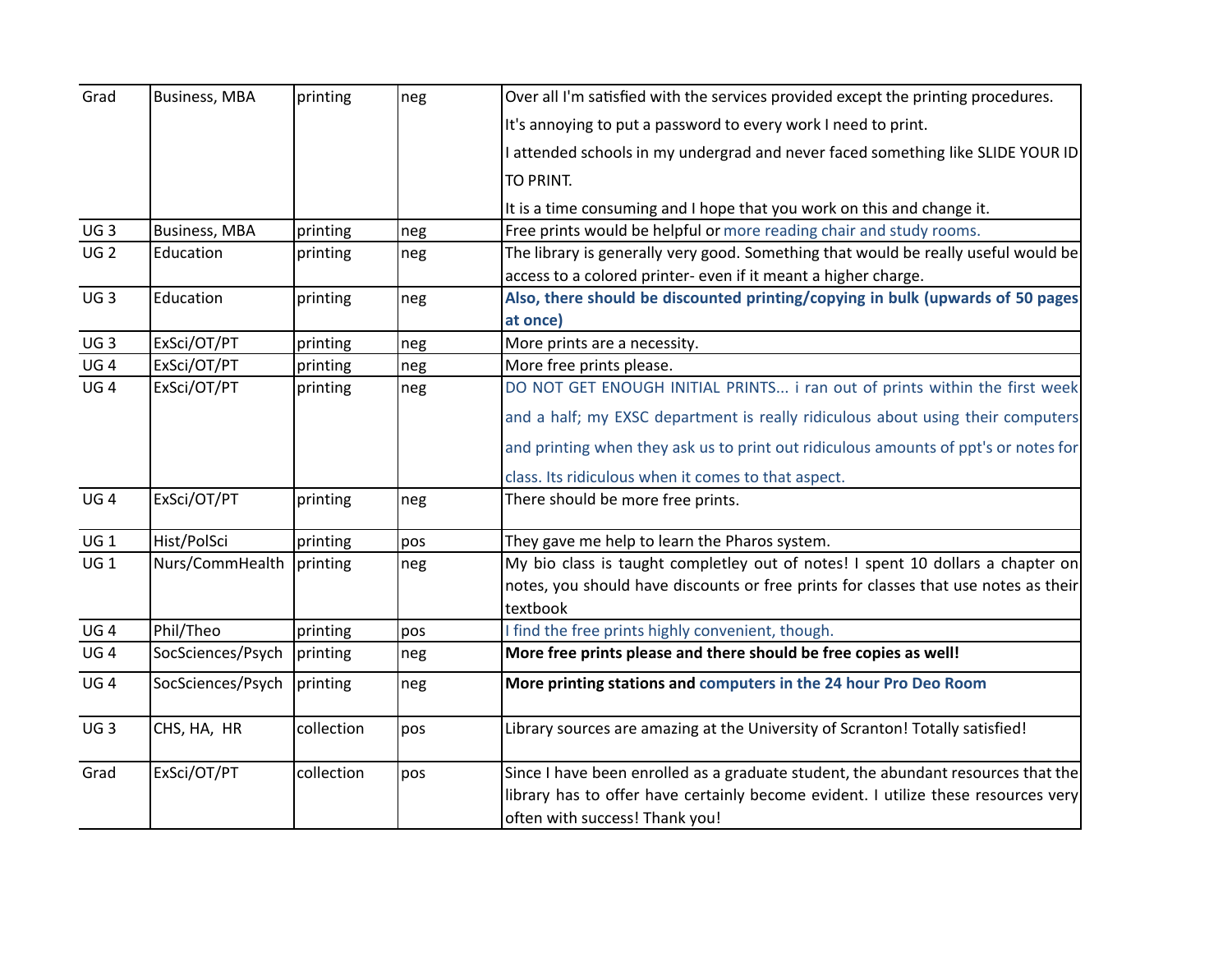| UG <sub>3</sub> | Hist/PolSci                    | collection |     | I love the school library because it has an abundance of resources both physical    |
|-----------------|--------------------------------|------------|-----|-------------------------------------------------------------------------------------|
|                 |                                |            |     | and electronic which I love!                                                        |
| UG <sub>4</sub> | SocSciences/Psych social media |            | pos | I appreciate the library's use of social media.                                     |
| UG <sub>2</sub> | Phys/EE; comp Sci              | staff      | pos | Everyone is really nice!                                                            |
| UG 1            | Bio/Chem/Math                  | staff      | pos | Very courteous.                                                                     |
| UG <sub>2</sub> | Bio/Chem/Math                  | staff      | pos | The library staff has always been very helpful and welcoming. I have no qualms      |
|                 |                                |            |     | about asking a question. The only problem with the library is space. The            |
|                 |                                |            |     | computers and group study rooms are generally always full at times when I           |
|                 |                                |            |     | need them during the day. I think there should be more room where it is             |
|                 |                                |            |     | acceptable to be somewhat noisy. I am literally afraid of going to the 4th or 5th   |
|                 |                                |            |     | floor because of the glares. So I think most students would see that as "wasted"    |
|                 |                                |            |     | space where groups can't go to study.                                               |
| UG <sub>2</sub> | Bio/Chem/Math                  | staff      | neg | The staff can be unfriendly at times as well which is very unlike the campus        |
|                 |                                |            |     | atmosphere.                                                                         |
| UG <sub>4</sub> | Bio/Chem/Math                  | staff      | pos | Barb in circulation is awesome! She's helpful, knowledgeable, and always friendly!  |
|                 |                                |            |     | She deserves a raise!                                                               |
| UG <sub>4</sub> | Bio/Chem/Math                  | staff      | pos | The circulation staff is always helpful and professional! My one grievance is that  |
|                 |                                |            |     | chairs are too high and the desks are too low at the normal four-person study       |
|                 |                                |            |     | tables. I can't even cross my legs comfortably!                                     |
| UG <sub>4</sub> | Bio/Chem/Math                  | staff      | pos | the library staff is really very, very nice and very helpful                        |
| UG <sub>5</sub> | Bio/Chem/Math                  | staff      | pos | Most library personal are friendly/helpful. The website is very useful for finding  |
|                 |                                |            |     | information for research/papers. The larger 24 hour space is a great improvement    |
|                 |                                |            |     | over past years. The copy rooms need to be checked more for copier malfunctions     |
|                 |                                |            |     | and staple replacement.                                                             |
| Fac             | <b>Business, MBA</b>           | staff      | pos | I am very happy with the services provided by Weineberg Memorial Library. The       |
|                 |                                |            |     | staff are always helpful and are genuinely interested in helping all who need their |
|                 |                                |            |     | services. They are also doing a wonderful job in updating the collections and       |
|                 |                                |            |     | technology and presenting regular workshops and seminars to educate the user        |
| Assoc           |                                |            |     | community of resources within and outside the library.                              |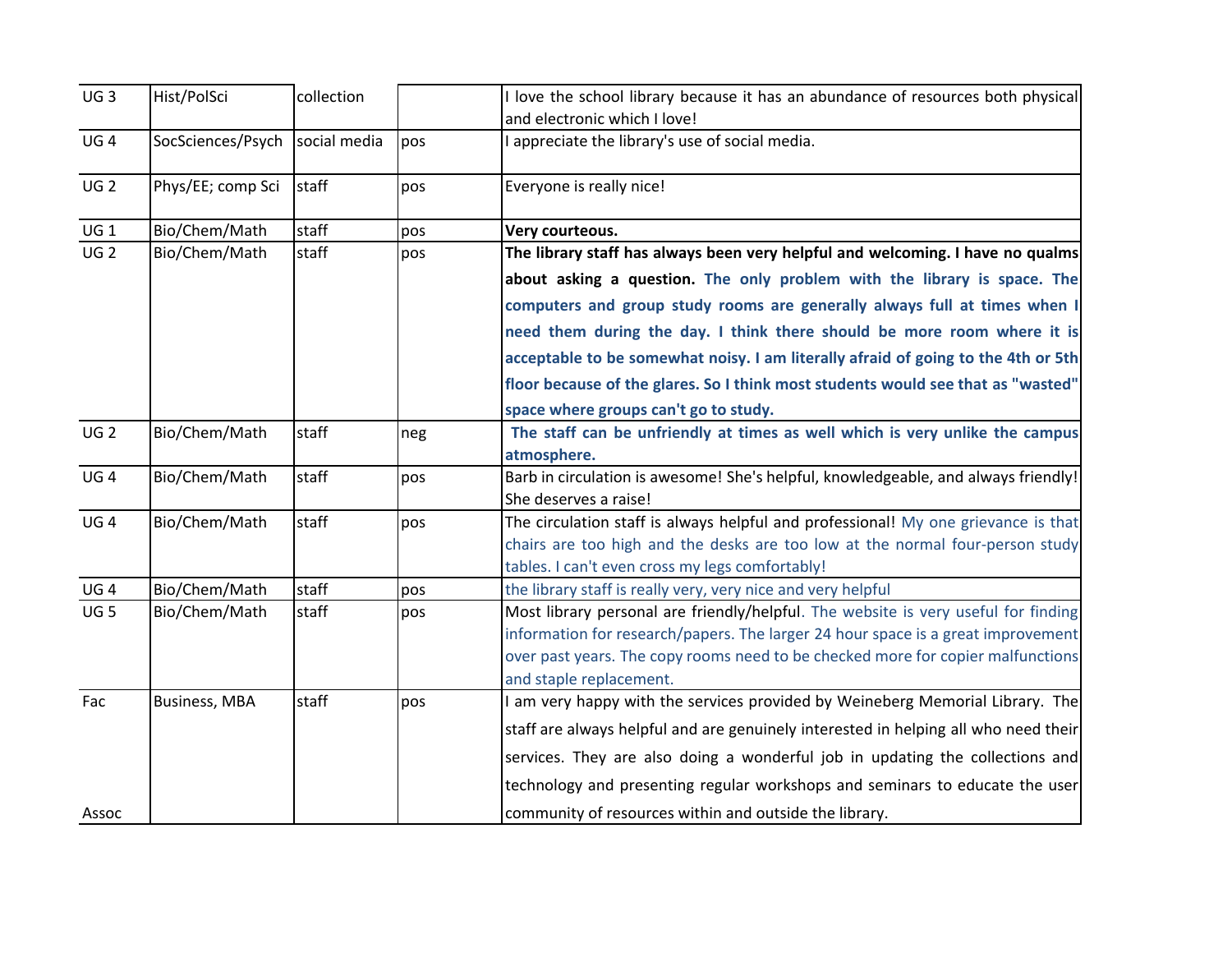|                 | Fac Prof Business, MBA | staff | pos | All of us across campus are very fortunate to have such an outstanding library              |
|-----------------|------------------------|-------|-----|---------------------------------------------------------------------------------------------|
|                 |                        |       |     | staff. They are very helpful and equally gracious. (Seriously, I brag about all of<br>you!) |
| UG <sub>2</sub> | <b>Business, MBA</b>   | staff | pos | The staff does a great job in satisfying the needs of the students here at the              |
|                 |                        |       |     | University of Scranton.                                                                     |
| UG3             | <b>Business, MBA</b>   | staff | pos | The people working are friendly and helpful. The services and equipment                     |
|                 |                        |       |     | provided are great!                                                                         |
| Grad            | CHS, HA, HR            | staff | pos | The library staff has always been incredibly knowledgeable and helpful. The                 |
|                 |                        |       |     | technology and overall design of the library (work spaces) is out of touch and              |
|                 |                        |       |     | needs to be updated. Also, additional online journals and resources should be               |
|                 |                        |       |     | acquired.                                                                                   |
| UG <sub>3</sub> | Comm/MIT               | staff | neg | I have had both good and bad experiences in the library. The women there are                |
|                 |                        |       |     | always nice where I even became friends with one of them. Some men though are               |
|                 |                        |       |     | not always the nicest or the most useful. It kind of gets annoying because some of          |
|                 |                        |       |     | them I dont like seeing at the desk on second floor because I know I am not going           |
|                 |                        |       |     | to get far with what I need.                                                                |
| UG <sub>4</sub> | Comm/MIT               | staff | pos | I have always been very impressed by the library staff's interest in helping                |
|                 |                        |       |     | students find the information they need, especially electronically. If I ever               |
|                 |                        |       |     | needed an article our library did not have, I would send a quick note to the                |
|                 |                        |       |     | library's help desk, and I would have the article in my e-mail days later.                  |
| Grad            | Education              | staff | pos | Staff is pleasant and helpful. Spacious areas for study and meeting with other              |
|                 |                        |       |     | students.                                                                                   |
| UG <sub>1</sub> | Education              | staff | pos | The employees at the library are extremely helpful to me every time I go to them            |
|                 |                        |       |     | for help.                                                                                   |
| UG <sub>3</sub> | Education              | staff | pos | The staff is always ready and willing to accomodate my needs and provide any                |
|                 |                        |       |     | help possible and the atmosphere of the entire library really aids in the learning          |
|                 |                        |       |     | experiences.                                                                                |
| UG4             | Education              | staff | pos | Mary Feighan is the best Weinberg Memorial work study employee.                             |
| UG <sub>4</sub> | Education              | staff | pos | I am very pleased with the library staff. The only thing that sometimes bothers             |
|                 |                        |       |     | me is that there are not enough computers to print things off of in the early               |
|                 |                        |       |     | morning.                                                                                    |
| Fac Prof        | Eng/WorldLang          | staff | pos | Our library staff is always helpful, courteous, and pleasant. I appreciate their            |
|                 |                        |       |     | knowledge and professionalism. I have never been disappointed in the service I              |
|                 |                        |       |     | have received.                                                                              |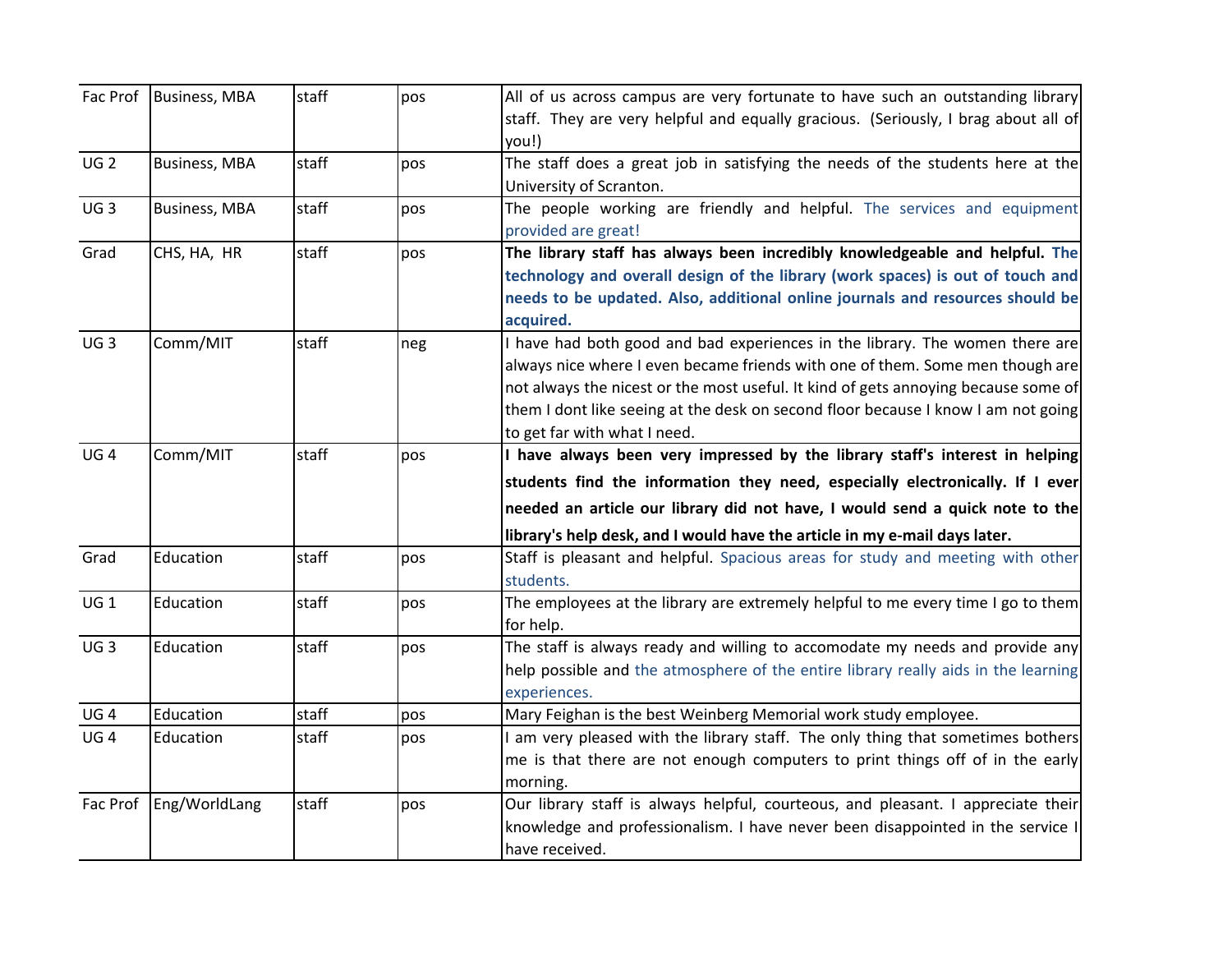| UG <sub>4</sub> | Eng/WorldLang           | staff  | pos | Pat Morrison is super nice and so are the women at Java City. I wish it was easier                                                        |
|-----------------|-------------------------|--------|-----|-------------------------------------------------------------------------------------------------------------------------------------------|
|                 |                         |        |     | to navigate the library's sight in terms of finding articles via other search engines.                                                    |
| Fac<br>Assoc    | ExSci/OT/PT             | staff  | pos | I have never seen more helpful people in a library anywhere. They are great.                                                              |
| Grad            | ExSci/OT/PT             | staff  | pos | I have had wonderful service from the reference librarians, both on the phone                                                             |
|                 |                         |        |     | and electronically. Sheila Ferraro always gives prompt, courteous service and                                                             |
|                 |                         |        |     | Bonnie was a great help today with interlibrary loan information. I have worked                                                           |
|                 |                         |        |     | at many libraries and being a distance student leaves me vulnerable to missing                                                            |
|                 |                         |        |     | critical information for my doctoral program. I am so pleased with the staff at                                                           |
| PhD             |                         |        |     | Univ of Scranton Library.                                                                                                                 |
| $UG_1$          | GenStud/Undeclrd staff  |        | pos | i have received exceptional help no matter my question.                                                                                   |
| UG <sub>4</sub> | Hist/PolSci             | staff  | pos | helpful staff                                                                                                                             |
| Fac Prof        | Nurs/CommHealth         | staff  | pos | I find the staff extremely helpful and easy to talk to                                                                                    |
| Fac Prof        | Nurs/CommHealth staff   |        | pos | The library staff is awesome. Betsey rules. Kevin is tremendous. Great crew                                                               |
|                 |                         |        |     | there always willing to assist even on the weekends!                                                                                      |
| UG <sub>4</sub> | Nurs/CommHealth staff   |        | pos | The library staff has truly helped to the best of their ability with our research                                                         |
| UG <sub>2</sub> | SocSciences/Psych staff |        |     | project this semester. Great job! Such a huge help!<br>In order to improve my library experience I think that the staff could be a little |
|                 |                         |        | neg |                                                                                                                                           |
|                 |                         |        |     | more helpful and the library in general can be quieter.                                                                                   |
| UG <sub>4</sub> | SocSciences/Psych staff |        | pos | A woman, do not know name, elped me find something in reserve one day and                                                                 |
|                 |                         |        |     | was extremely helpful even when it wasn't correctly put in the computer and filled<br>out.                                                |
| UG <sub>4</sub> | Nurs/CommHealth staff   |        | pos | I think the library staff is great, always helpful and accessible. I like having a lot                                                    |
|                 |                         |        |     | of areas to study and the library did a nice job this summer getting more tables.                                                         |
|                 |                         |        |     | In regards to online resources as a nursing major I use nursing reference center                                                          |
|                 |                         |        |     | all the time and CINHAL. When completing research projects staff is more than                                                             |
|                 |                         |        |     | willing to help                                                                                                                           |
| UG <sub>4</sub> | SocSciences/Psych staff |        | pos | Library staff excellent. They are able and ready to answer all of my questions.                                                           |
|                 |                         |        |     | Internet resources slightly more difficult to use.                                                                                        |
| UG <sub>3</sub> | ExSci/OT/PT             | survey | neg | Make the survey less complicated next time.                                                                                               |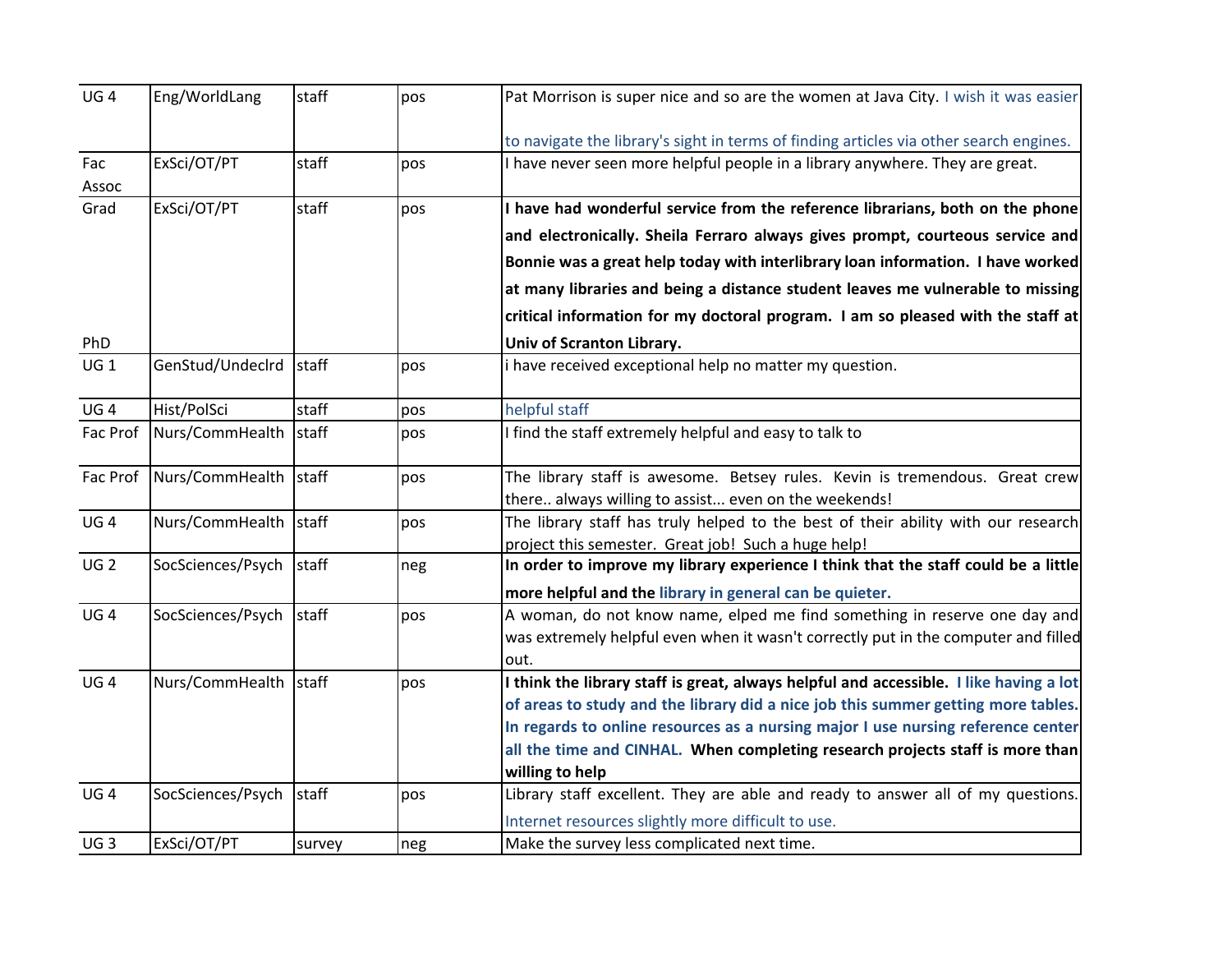| UG <sub>2</sub> | GenStud/Undeclrd survey |               | pos | This survey was pretty confusing looking. Next time make it a little easier to          |
|-----------------|-------------------------|---------------|-----|-----------------------------------------------------------------------------------------|
|                 |                         |               |     | understand. I like the library though, does a good job of helping students.             |
| UG <sub>4</sub> | Bio/Chem/Math           | temperature   | neg | The temperature drops in the 24 hour sections at night this causes a decrease in        |
|                 |                         |               |     | focus.                                                                                  |
| UG <sub>4</sub> | Phil/Theo               | temperature   | neg | It is never a comfortable temperature in study spaces, which severely inhibits my       |
|                 |                         |               |     | desire to go there to do work. Computers in the first-floor space near the print        |
|                 |                         |               |     | station are often unable to be booted up. I have come across certain articles in        |
|                 |                         |               |     | journals via databases that I would have liked to use for research, only to find that   |
|                 |                         |               |     | I only had access to the citation, not the article text.                                |
|                 |                         |               |     | I find the free prints highly convenient, though.                                       |
| UG <sub>5</sub> | Bio/Chem/Math           | webpages      | pos | The website is very useful for finding information for research/papers                  |
| Grad            | <b>Business, MBA</b>    | webpages      | neg | Overall very satisfied with the resources that is been provided by the library.I feel   |
|                 |                         |               |     | the Library website can be improved and made more user friendly.                        |
| UG4             | Eng/WorldLang           | webpages      | neg | I wish it was easier to navigate the library's site terms of finding articles via other |
|                 |                         |               |     | search engines.                                                                         |
| UG <sub>4</sub> | ExSci/OT/PT             | webpages      | neg | The library home website is confusing to use, especially for trying to get ILL or       |
|                 |                         |               |     | <b>PALCI books</b>                                                                      |
| UG3             | <b>Business, MBA</b>    | x not library |     | It would be really great if the library got suggested reading from professors in the    |
|                 |                         |               |     | different majors so if we wanted to do some outside reading there was                   |
|                 |                         |               |     | suggestions from different professors. I think it would be nice, for example, for       |
|                 |                         |               |     | some of my finance professors to recommend some books for students preparing            |
|                 |                         | activity      |     | to go into the field of finance or investing.                                           |
| UG <sub>2</sub> | CHS, HA, HR             | x not library |     | Use the library resources more online through Angel than I go to the library            |
|                 |                         | activity      |     |                                                                                         |